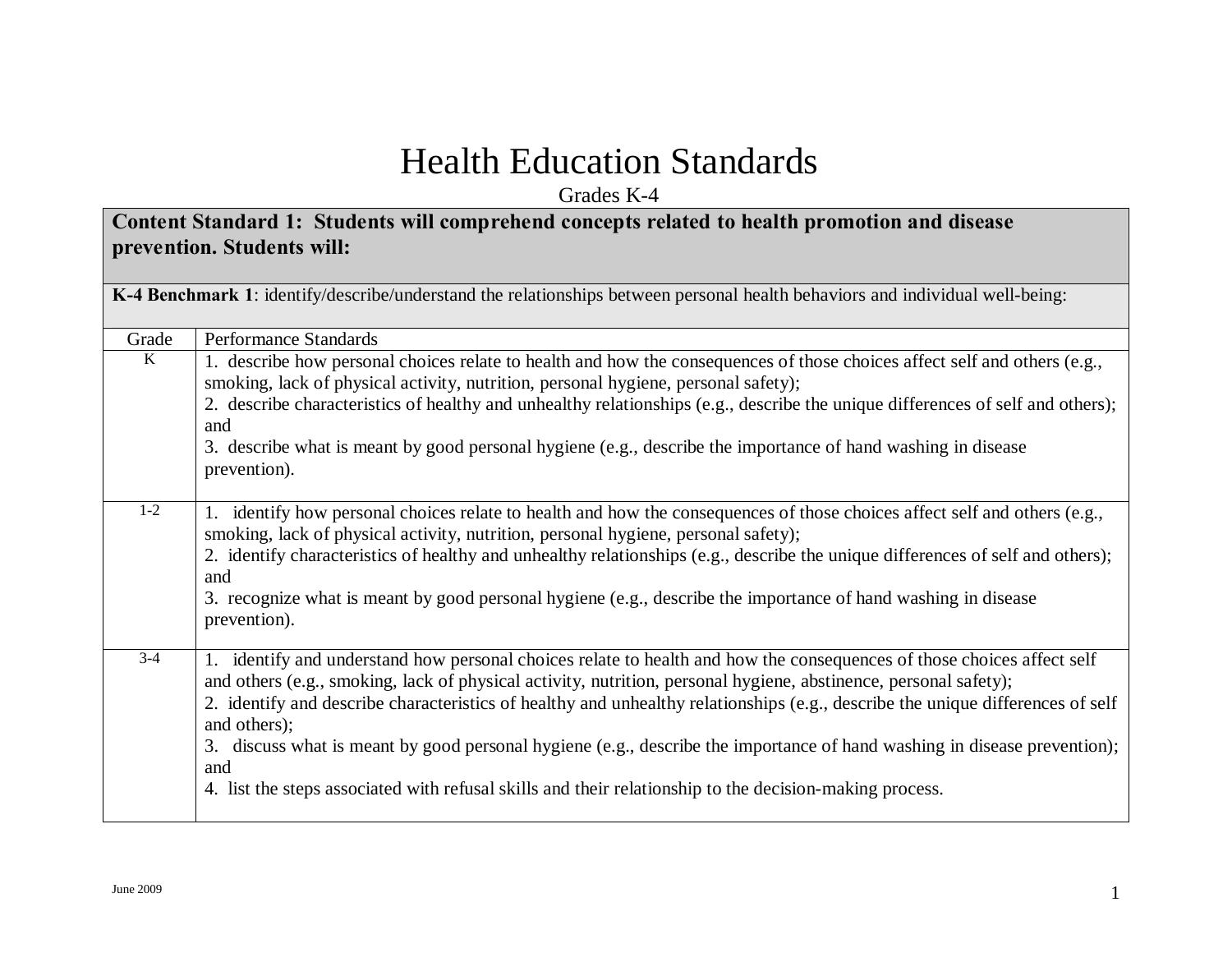| K-4 Benchmark 2: identify examples of mental, emotional, social and physical health during childhood: |                                                                                                                             |
|-------------------------------------------------------------------------------------------------------|-----------------------------------------------------------------------------------------------------------------------------|
| Grade                                                                                                 | <b>Performance Standards</b>                                                                                                |
| $\overline{K}$                                                                                        | 1. recognize different emotions;                                                                                            |
|                                                                                                       | 2. identify compassionate behavior and its relationship to diversity (e.g., bullying, disabilities, other special needs);   |
|                                                                                                       | 3. identify the differences between safe and unsafe situations (e.g., bullying, good touch/bad touch, alcohol, tobacco,     |
|                                                                                                       | other drugs, food contamination); and                                                                                       |
|                                                                                                       | 4. list positive health choices and activities that promote health and help prevent diseases.                               |
| $1 - 2$                                                                                               | 1. describe different emotions;                                                                                             |
|                                                                                                       | 2. describe compassionate behavior and its relationship to diversity (e.g., bullying, disabilities, other special needs);   |
|                                                                                                       | 3. identify the differences between safe and unsafe situations (e.g., bullying, good touch/bad touch, alcohol, tobacco,     |
|                                                                                                       | other drugs, food contamination); and                                                                                       |
|                                                                                                       | 4. recall positive health choices and activities that promote health and help prevent diseases.                             |
|                                                                                                       |                                                                                                                             |
| $3-4$                                                                                                 | 1. understand different emotions;                                                                                           |
|                                                                                                       | 2. recognize compassionate behavior and its relationship to diversity (e.g., bullying, disabilities, other special needs);  |
|                                                                                                       | 3. identify and understand the differences between safe and unsafe situations (e.g., bullying, good touch/bad touch,        |
|                                                                                                       | alcohol, tobacco, other drugs, food contamination);                                                                         |
|                                                                                                       | 4. understand positive health choices and activities that promote health and help prevent diseases; and                     |
|                                                                                                       | 5. describe different types of family units and their relationship to health (e.g., single, grandparent, same sex parents). |
|                                                                                                       | K-4 Benchmark 3: describe the basic structure and functions of the human body systems:                                      |
| Grade                                                                                                 | <b>Performance Standards</b>                                                                                                |
| $\overline{K}$                                                                                        | 1. identify the effects of lifestyle choices on body systems (e.g., alcohol, tobacco, other drugs, second-hand smoke, food, |
|                                                                                                       | physical activity);                                                                                                         |
|                                                                                                       | 2. describe how stress and emotions affect the body systems; and                                                            |
|                                                                                                       | 3. utilize correct terminology for the human body.                                                                          |
|                                                                                                       |                                                                                                                             |
|                                                                                                       |                                                                                                                             |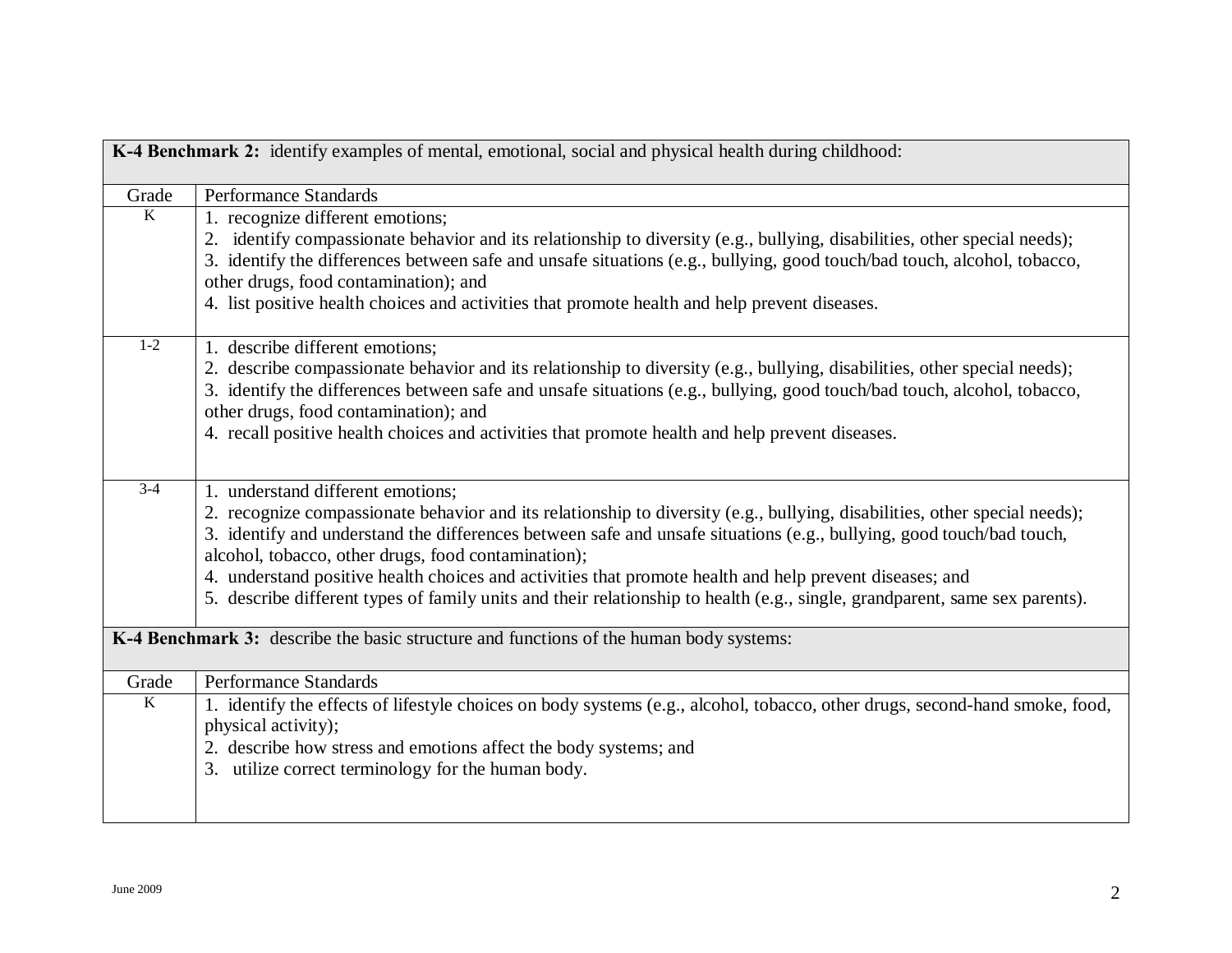| $1-2$          | 1. know the effects of lifestyle choices on body systems (e.g., alcohol, tobacco, other drugs, second-hand smoke, food,<br>physical activity); |
|----------------|------------------------------------------------------------------------------------------------------------------------------------------------|
|                | 2. identify and list how stress and emotions affect the body systems; and                                                                      |
|                | 3. understand correct terminology for the human body.                                                                                          |
| $3-4$          | 1. understand the effects of lifestyle choices on body systems (e.g., alcohol, tobacco, other drugs, second-hand smoke,                        |
|                | food, physical activity, abstinence);                                                                                                          |
|                | 2. recognize how stress and emotions affect the body systems;                                                                                  |
|                | 3. utilize correct terminology for the human body; and                                                                                         |
|                | 4. identify the different changes in body that occur during puberty.                                                                           |
|                | K-4 Benchmark 4: describe how physical, social and emotional environments influence personal health:                                           |
| Grade          | <b>Performance Standards</b>                                                                                                                   |
| $\overline{K}$ | 1. recognize the behaviors that could affect other people (e.g., smoking, drinking, physical activity, nutrition);                             |
|                | 2. identify the differences between safe and unsafe situations (e.g., bullying, good touch/bad touch, alcohol, tobacco,                        |
|                | other drugs, food contamination, poisonous substances);                                                                                        |
|                | 3. know how to access help (e.g., dial 911 in an emergency, trusted adult); and                                                                |
|                | 4. recognize the influences of media and peer pressure on health.                                                                              |
| $1 - 2$        | 1. describe the behaviors that could affect other people (e.g., smoking, drinking, physical activity, nutrition);                              |
|                | 2. identify the differences between safe and unsafe situations (e.g., bullying, good touch/bad touch, alcohol, tobacco and                     |
|                | other drugs, food contamination, poisonous substances);                                                                                        |
|                | 3. know how to access help (e.g., dial 911 in an emergency, trusted adult); and                                                                |
|                | 4. describe the influences of media and peer pressure on health.                                                                               |
| $3-4$          | 1. understand the behaviors that could affect other people (e.g., smoking, drinking, physical activity, nutrition);                            |
|                | 2. identify the differences between safe and unsafe situations (e.g., bullying, good touch/bad touch, alcohol, tobacco,                        |
|                | other drugs, food contamination, poisonous substances);                                                                                        |
|                | 3. know how to access help (e.g., dial 911 in an emergency, trusted adult); and                                                                |
|                | 4. understand the influences of media and peer pressure on health.                                                                             |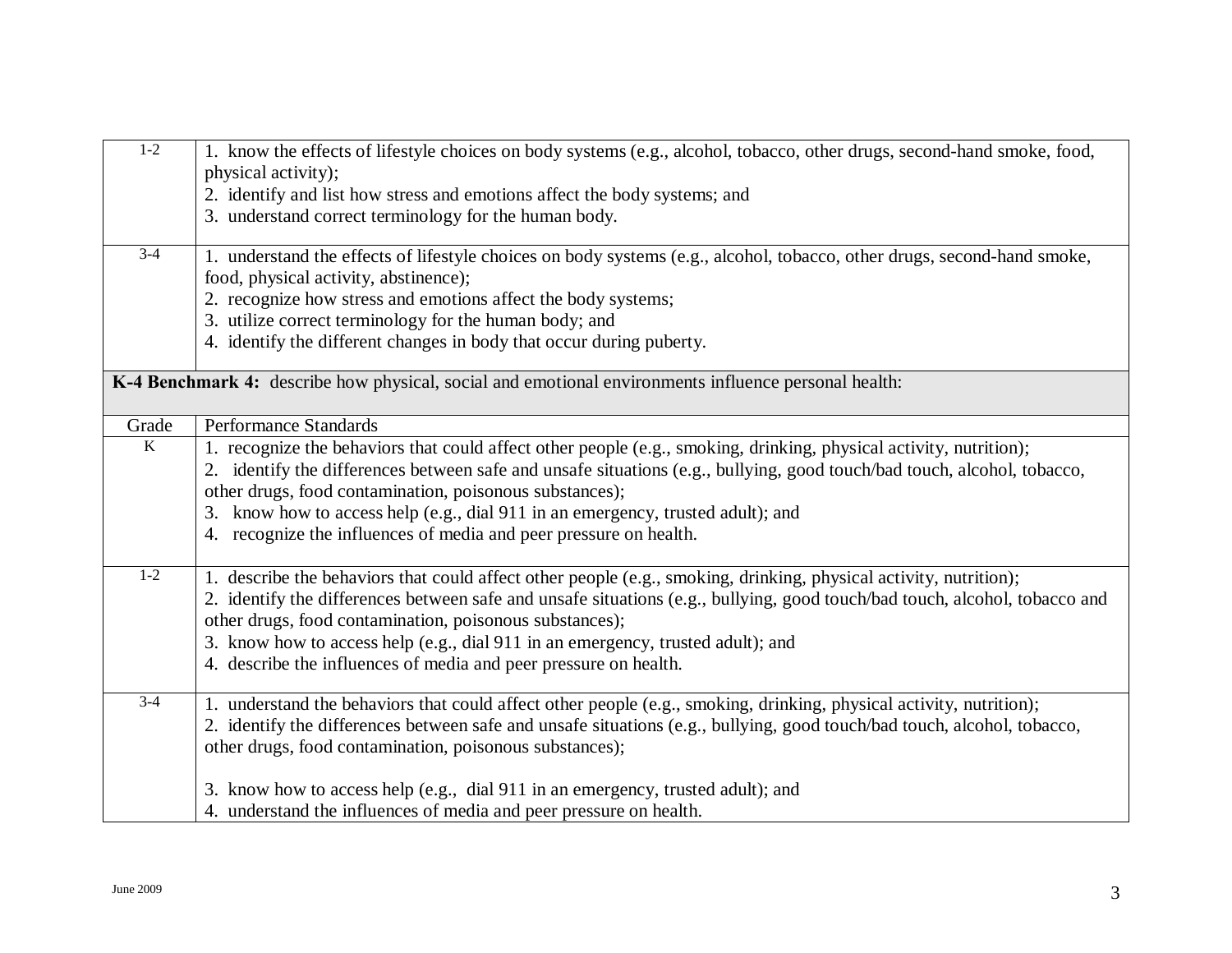| K-4 Benchmark 5: identify common health issues of children:                                                                |                                                                                                                            |
|----------------------------------------------------------------------------------------------------------------------------|----------------------------------------------------------------------------------------------------------------------------|
|                                                                                                                            |                                                                                                                            |
| Grade                                                                                                                      | Performance Standards                                                                                                      |
| $\overline{K}$                                                                                                             | 1. name common physical health issues of children in same age group (e.g., intentional and unintentional injury, personal  |
|                                                                                                                            | hygiene);                                                                                                                  |
|                                                                                                                            | 2. name common social health issues of children in same age group (e.g., peer pressure, relationships);                    |
|                                                                                                                            | 3. name common emotional health issues of children in same age group (e.g., effects of bullying, when family member is     |
|                                                                                                                            | sick, sadness, domestic violence); and                                                                                     |
|                                                                                                                            | 4. name common environmental health issues that affect children in same age group (e.g., second-hand smoke, litter,        |
|                                                                                                                            | noise).                                                                                                                    |
|                                                                                                                            |                                                                                                                            |
| $1-2$                                                                                                                      | 1. describe common physical health issues of children in same age group (e.g., intentional and unintentional injury,       |
|                                                                                                                            | personal hygiene);                                                                                                         |
|                                                                                                                            | 2. describe common social health issues of children in same age group (e.g., peer pressure, relationships);                |
|                                                                                                                            | 3. describe common emotional health issues of children in same age group (e.g., effects of bullying, when family member    |
|                                                                                                                            | is sick, sadness, domestic violence); and                                                                                  |
|                                                                                                                            | 4. describe common environmental health issues that affect children in same age group (e.g., second-hand smoke, litter,    |
|                                                                                                                            | noise).                                                                                                                    |
| $3-4$                                                                                                                      | 1. recognize common physical health issues of children in same age group (e.g., intentional and unintentional injury,      |
|                                                                                                                            | personal hygiene);                                                                                                         |
|                                                                                                                            | 2. recognize common social health issues of children in same age group (e.g., peer pressure, relationships);               |
|                                                                                                                            | 3. recognize common emotional health issues of children in same age group (e.g., effects of bullying, when family          |
|                                                                                                                            | member is sick, sadness, domestic violence); and                                                                           |
|                                                                                                                            | 4. recognize common environmental health issues that affect children in same age group (e.g., second-hand smoke,           |
|                                                                                                                            | litter, noise).                                                                                                            |
| K-4 Benchmark 6: identify health problems that should be detected and treated early and explain how childhood injuries and |                                                                                                                            |
|                                                                                                                            | illnesses can be prevented or treated:                                                                                     |
| Grade                                                                                                                      | <b>Performance Standards</b>                                                                                               |
| $\overline{K}$                                                                                                             | 1. identify symptoms of illness (e.g., runny nose, coughing, fever, stomachache, sadness);                                 |
|                                                                                                                            | 2. list individuals that can help with detecting and treating childhood injuries and illnesses (e.g., parent, grandparent, |
|                                                                                                                            | teacher, counselor, nurse, doctor);                                                                                        |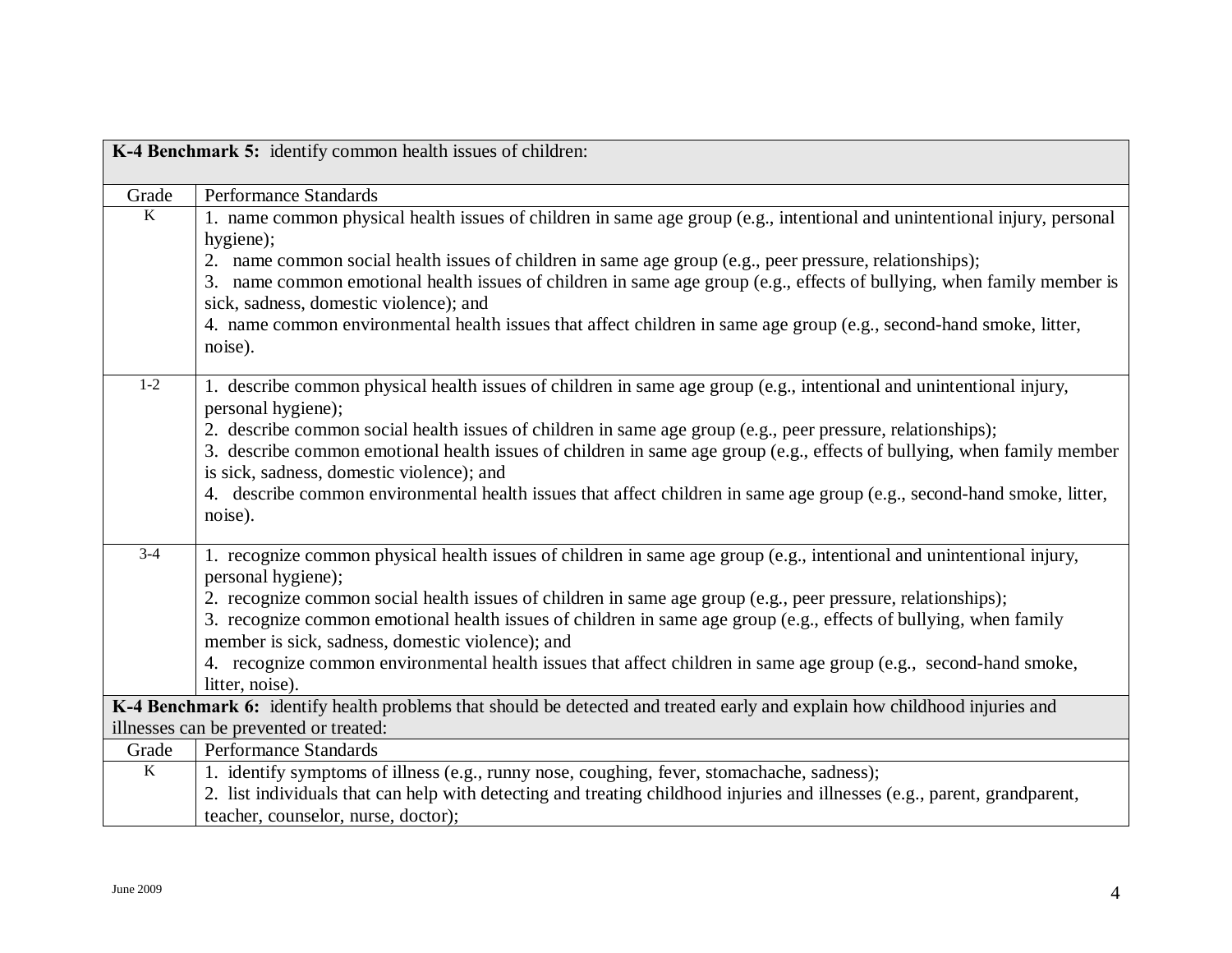|       | 3. identify the benefits of following the directions of health care providers;<br>4. list safety rules for different situations (e.g., playground safety, bus safety, classroom rules); and<br>5. describe the importance of taking personal responsibility for actions.                                                                                                                                                                                                                                                                                                                                    |
|-------|-------------------------------------------------------------------------------------------------------------------------------------------------------------------------------------------------------------------------------------------------------------------------------------------------------------------------------------------------------------------------------------------------------------------------------------------------------------------------------------------------------------------------------------------------------------------------------------------------------------|
| $1-2$ | 1. describe symptoms of illness (e.g., runny nose, coughing, fever, stomach ache, sadness);<br>2. list individuals that can help with detecting and treating childhood injuries and illnesses (e.g., parent, grandparent,<br>teacher, counselor, nurse, doctor);<br>3. describe the benefits of following the directions of health care providers;<br>4. describe safety rules for different situations (e.g., playground safety, bus safety, classroom rules); and<br>5. describe the importance of taking personal responsibility for actions.                                                            |
| $3-4$ | 1. recognize symptoms of illness (e.g., runny nose, coughing, fever, stomach ache, sadness);<br>2. list individuals that can help with detecting and treating childhood injuries and illnesses and explain what role the<br>individuals play (e.g., parent, grandparent, teacher, counselor, nurse, doctor);<br>3. understand the benefits of following the directions of health care providers;<br>4. list and understand safety rules for different situations (e.g., playground safety, bus safety, classroom rules); and<br>5. understand the importance of taking personal responsibility for actions. |

### **Content Standard 2: Students will demonstrate the ability to access valid health information and healthpromoting products and services. Students will:**

|       | <b>K-4 Benchmark 1:</b> identify characteristics of valid health information and health-promoting products and services: |
|-------|--------------------------------------------------------------------------------------------------------------------------|
| Grade | Performance Standards                                                                                                    |
| K     | 1. recognize safe and unsafe products in the home and community (e.g., bleach vs. milk, used needles);                   |
|       | 2. identify appropriate adults to talk to regarding health and safety issues; and                                        |
|       | 3. recognize health-promoting products and services (e.g., food choices, community services, physical activity).         |
| $1-2$ | 1. identify safe and unsafe products in the home and community (e.g., bleach vs. milk, used needles);                    |
|       | 2. identify health-promoting products and services (e.g., food choices, community services, physical activity); and      |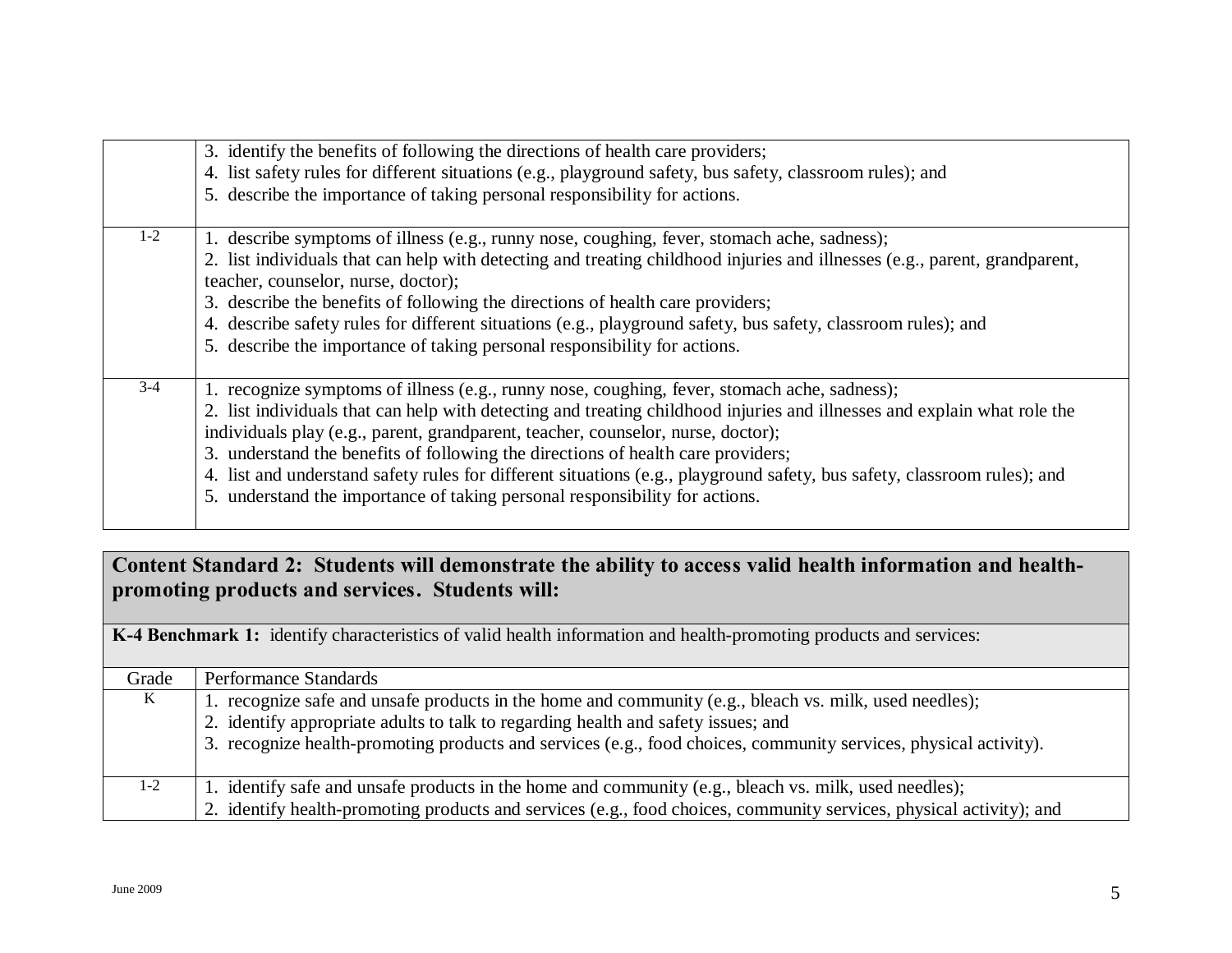|                         | 3. identify where to seek valid health information (e.g., doctor, dentist, nurse, counselor, appropriate adult).                                                                                                                                                                                                                                                                                                                                                                                                                                                                               |
|-------------------------|------------------------------------------------------------------------------------------------------------------------------------------------------------------------------------------------------------------------------------------------------------------------------------------------------------------------------------------------------------------------------------------------------------------------------------------------------------------------------------------------------------------------------------------------------------------------------------------------|
| $3-4$                   | 1. identify safe and unsafe products in the home and community (e.g., bleach vs. milk, used needles);<br>2. demonstrate universal precautions in handling unsafe/contaminated products and materials (e.g., blood-borne<br>pathogens);<br>3. identify health-promoting products and services (e.g., food choices, community services, physical activity);<br>4. identify where to seek valid health information (e.g., doctor, dentist, nurse, counselor, appropriate adult); and<br>5. analyze health information that may be confusing or contradictory (e.g., from media, peers, siblings). |
|                         | K-4 Benchmark 2: demonstrate the ability to locate resources from home, school and community that provide valid health                                                                                                                                                                                                                                                                                                                                                                                                                                                                         |
| information:            |                                                                                                                                                                                                                                                                                                                                                                                                                                                                                                                                                                                                |
| Grade                   | Performance Standards                                                                                                                                                                                                                                                                                                                                                                                                                                                                                                                                                                          |
| $\overline{K}$          | 1. recall own address and phone number; identify safe adults (e.g., parent, teacher, doctor, dentist, nurse, counselor,<br>appropriate adult); and<br>2. recognize unsafe environments/situations.                                                                                                                                                                                                                                                                                                                                                                                             |
| $1-2$                   | 1. understand how to use emergency phone numbers (e.g., 911, poison control);                                                                                                                                                                                                                                                                                                                                                                                                                                                                                                                  |
|                         | 2. identify safe adults (e.g., parent, teacher, doctor, dentist, nurse, counselor, appropriate adult);                                                                                                                                                                                                                                                                                                                                                                                                                                                                                         |
|                         | 3. recognize unsafe environments/situations; and                                                                                                                                                                                                                                                                                                                                                                                                                                                                                                                                               |
|                         | 4. identify where to seek valid health information.                                                                                                                                                                                                                                                                                                                                                                                                                                                                                                                                            |
| $3 - 4$                 | 1. demonstrate ability to use emergency phone numbers (e.g., 911, poison control);                                                                                                                                                                                                                                                                                                                                                                                                                                                                                                             |
|                         | 2. identify safe adults (e.g., parent, teacher, doctor, dentist, nurse, counselor, appropriate adult);                                                                                                                                                                                                                                                                                                                                                                                                                                                                                         |
|                         | 3. recognize unsafe environments/situations;                                                                                                                                                                                                                                                                                                                                                                                                                                                                                                                                                   |
|                         | 4. identify where to seek valid health information; and                                                                                                                                                                                                                                                                                                                                                                                                                                                                                                                                        |
|                         | 5. identify location of first aid kit/station.                                                                                                                                                                                                                                                                                                                                                                                                                                                                                                                                                 |
|                         | K-4 Benchmark 3: explain how the media influences the selection of health information, products and services:                                                                                                                                                                                                                                                                                                                                                                                                                                                                                  |
| Grade                   | Performance Standards                                                                                                                                                                                                                                                                                                                                                                                                                                                                                                                                                                          |
| $\overline{\mathbf{K}}$ | recognize that media messages may be misleading;                                                                                                                                                                                                                                                                                                                                                                                                                                                                                                                                               |
| $1-2$                   | 1. recognize that media messages may be misleading;                                                                                                                                                                                                                                                                                                                                                                                                                                                                                                                                            |
|                         | 2. recognize the goals of media (e.g., sell, entertain); and                                                                                                                                                                                                                                                                                                                                                                                                                                                                                                                                   |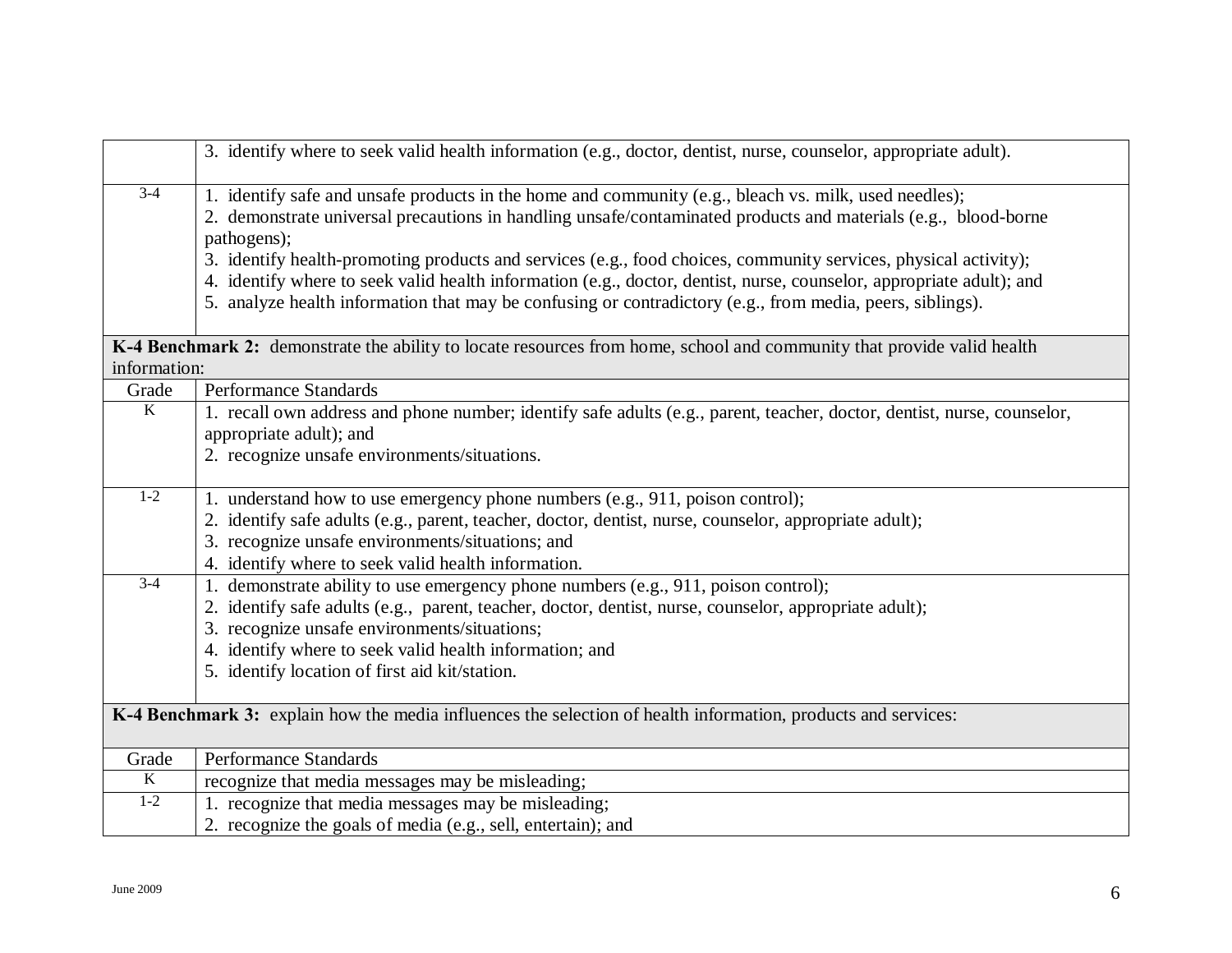|         | 3. recognize media messages that may contain both healthy and unhealthy messages in the areas related to sexuality;<br>nutrition; alcohol, tobacco and other drug use; physical activity; personal safety; mental, social and emotional well-being. |
|---------|-----------------------------------------------------------------------------------------------------------------------------------------------------------------------------------------------------------------------------------------------------|
| $3 - 4$ | 1. identify media messages that may be misleading;                                                                                                                                                                                                  |
|         | 2. identify the goals of media (e.g., sell, entertain); and                                                                                                                                                                                         |
|         | 3. identify media messages that may contain both healthy and unhealthy messages in the areas related to sexuality;                                                                                                                                  |
|         | nutrition; alcohol, tobacco and other drug use; physical activity; personal safety; mental, social and emotional well-being.                                                                                                                        |
|         |                                                                                                                                                                                                                                                     |
|         | <b>K-4 Benchmark 4:</b> demonstrate the ability to locate school and community health helpers:                                                                                                                                                      |
| Grade   | Performance Standards                                                                                                                                                                                                                               |
| $\bf K$ | 1. recognize safety officials (e.g., police, fire, security, crossing guard); and                                                                                                                                                                   |
|         | 2. identify safe adults (e.g., parent, teacher, doctor, dentist, nurse, counselor, appropriate adult).                                                                                                                                              |
|         |                                                                                                                                                                                                                                                     |
| $1 - 2$ | 1. recognize safety officials (e.g., police, fire, security, crossing guard); and                                                                                                                                                                   |
|         | 2. identify safe adults (e.g., parent, teacher, doctor, dentist, nurse, counselor, appropriate adult).                                                                                                                                              |
|         |                                                                                                                                                                                                                                                     |
| $3 - 4$ | 1. explain the role of safety officials (e.g., police, fire, security, crossing guard); and                                                                                                                                                         |
|         | 2. explain the role(s) of safe adults (e.g., parent, teacher, doctor, dentist, nurse, counselor, appropriate adult).                                                                                                                                |

### **Content Standard 3: Students will demonstrate the ability to practice health-enhancing behaviors and reduce health risks. Students will:**

**K-4 Benchmark 1:** identify responsible health behaviors:

| Grade | Performance Standards                                                                                                                                                                                                        |
|-------|------------------------------------------------------------------------------------------------------------------------------------------------------------------------------------------------------------------------------|
| K     | list responsible health behaviors (e.g., washing hands, brushing teeth, exercise);                                                                                                                                           |
| $1-2$ | 1. recognize responsible health behaviors in self and others (e.g., personal hygiene, not drinking and driving, daily<br>physical activity, eating fruits and vegetables); and<br>2. demonstrate conflict resolution skills. |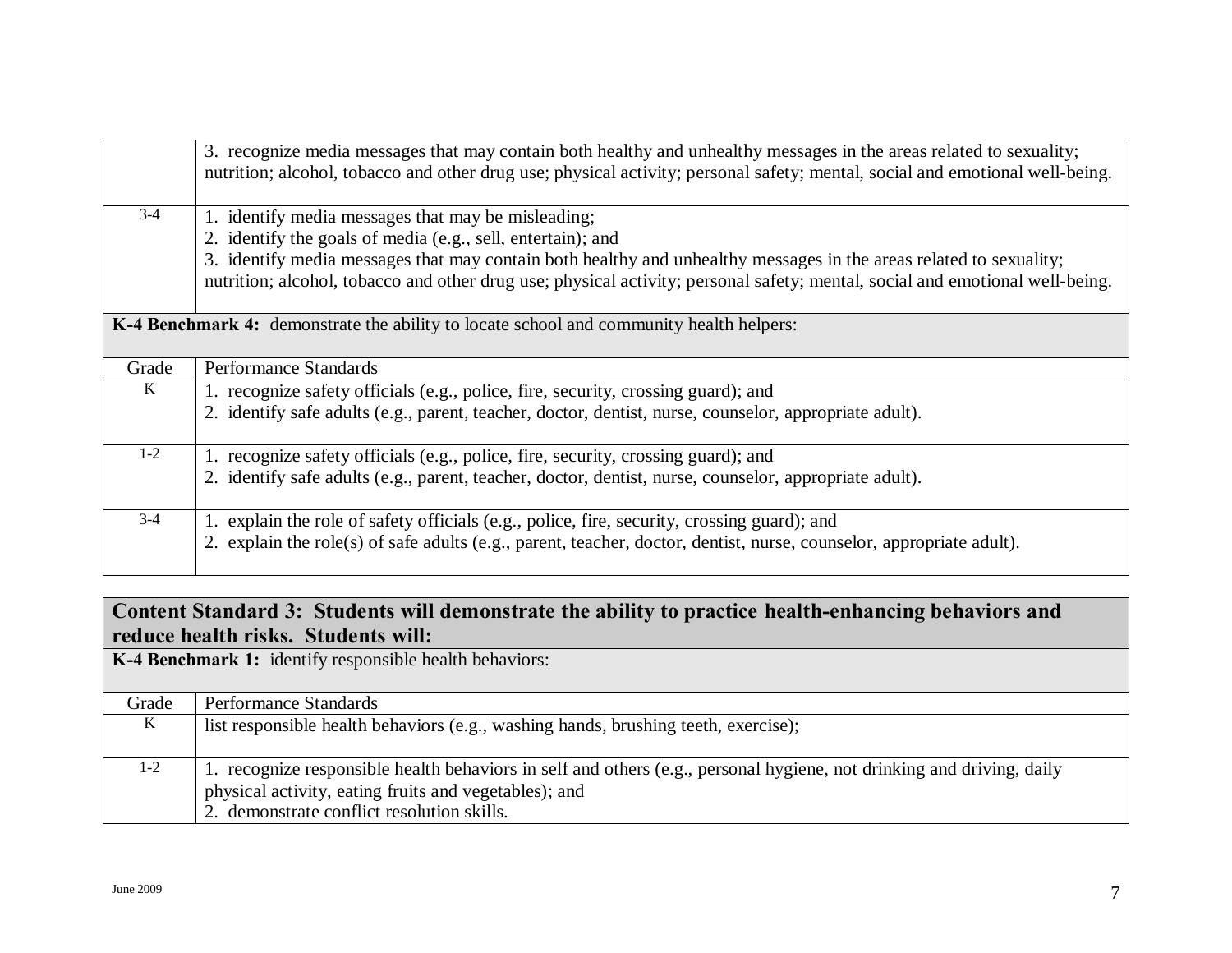| $3-4$          | 1. demonstrate responsible health behaviors (e.g., proper personal hygiene, participating in daily physical activity, eating<br>fruits and vegetables, wearing seat belts, abstinence);<br>2. role play conflict resolution skills; and |
|----------------|-----------------------------------------------------------------------------------------------------------------------------------------------------------------------------------------------------------------------------------------|
|                | 3. identify behaviors that promote healthy relationships (e.g., sharing, supporting, caring, listening).                                                                                                                                |
|                | K-4 Benchmark 2: identify personal health needs:                                                                                                                                                                                        |
| Grade          | <b>Performance Standards</b>                                                                                                                                                                                                            |
| $\overline{K}$ | 1. identify where to go when you dongt feel good (e.g., parent, teacher, school nurse);                                                                                                                                                 |
|                | 2. recognize the importance of hygiene (e.g., washing hands to avoid colds); and                                                                                                                                                        |
|                | 3. identify personal safety rules (e.g., dong push others, playground safety, dong go with strangers).                                                                                                                                  |
| $1 - 2$        | 1. describe where to go when you dongt feel good (e.g., parent, teacher, school nurse);                                                                                                                                                 |
|                | 2. demonstrate the importance of hygiene (e.g., washing hands to avoid colds); and                                                                                                                                                      |
|                | 3. recognize personal safety rules (e.g., dong push others, playground safety, dong go with strangers).                                                                                                                                 |
| $3-4$          | 1. identify the relationship between physical activity and nutrition as related to healthy development; and                                                                                                                             |
|                | 2. identify ways in which diseases are transmitted or are not transmitted (e.g., HIV, common cold, measles).                                                                                                                            |
|                | K-4 Benchmark 3: compare behaviors that are safe to those that are risky or harmful:                                                                                                                                                    |
| Grade          | Performance Standards                                                                                                                                                                                                                   |
| $\overline{K}$ | 1. list safety rules; and                                                                                                                                                                                                               |
|                | 2. list safe and unsafe situations.                                                                                                                                                                                                     |
| $1 - 2$        | 1. identify when to report dangerous situations to an adult; and                                                                                                                                                                        |
|                | 2. identify behaviors that are safe and unsafe in the areas related to sexuality; nutrition; alcohol; tobacco and other drug                                                                                                            |
|                | use; physical activity; personal safety; mental, social and emotional well-being.                                                                                                                                                       |
| $3-4$          | 1. predict consequences of safe and risky behaviors in the areas related to sexuality; nutrition; alcohol, tobacco and other<br>drug use; physical activity; personal safety; mental, social and emotional well-being; and              |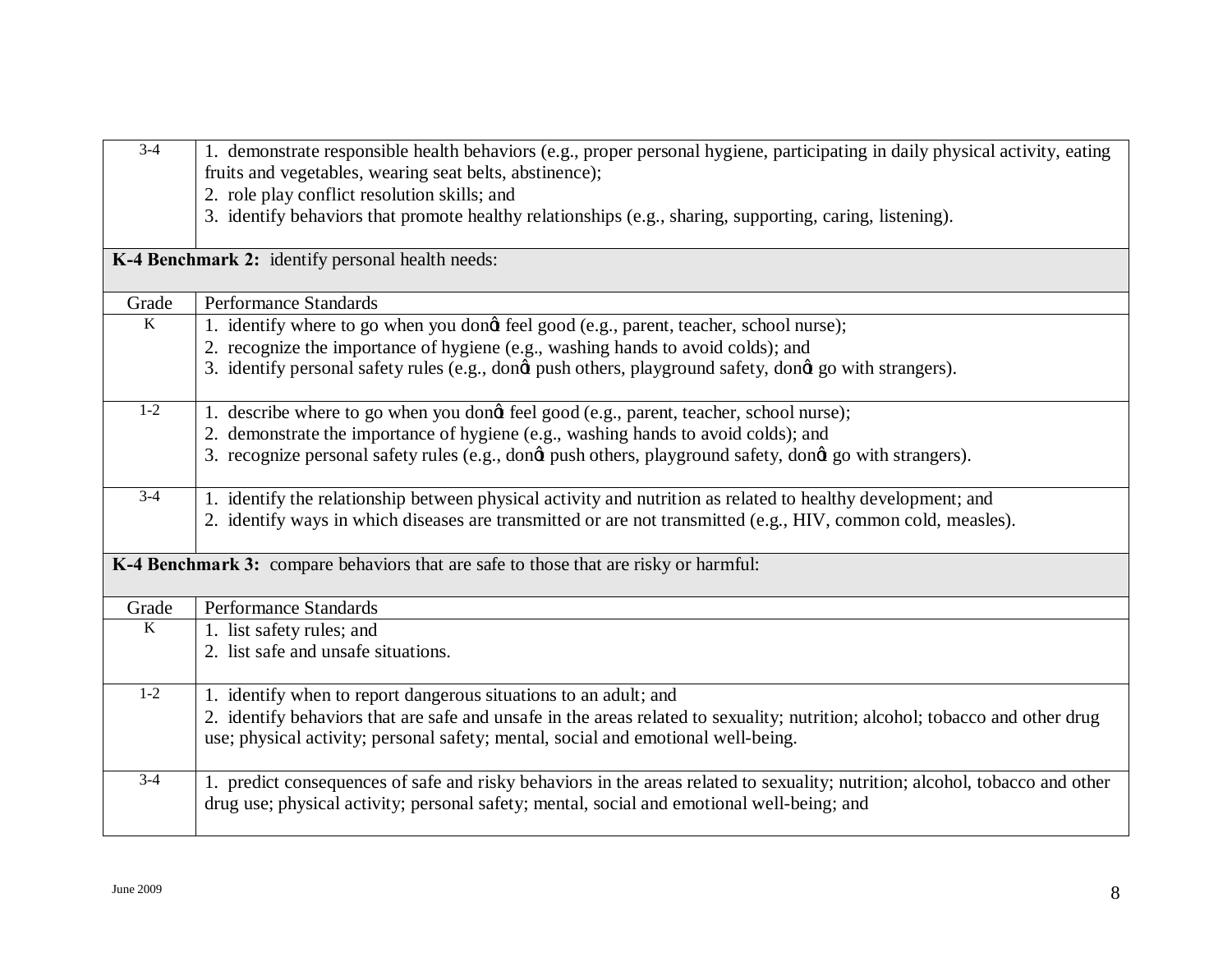|         | 2. understand the consequences of risky behaviors in the areas related to sexuality; nutrition; alcohol, tobacco and other<br>drug use; physical activity; personal safety; mental, social and emotional well-being.                                                                                                                                                                                                                                                                                                                                                                                                                                                                                                                                                                                                                          |
|---------|-----------------------------------------------------------------------------------------------------------------------------------------------------------------------------------------------------------------------------------------------------------------------------------------------------------------------------------------------------------------------------------------------------------------------------------------------------------------------------------------------------------------------------------------------------------------------------------------------------------------------------------------------------------------------------------------------------------------------------------------------------------------------------------------------------------------------------------------------|
|         | K-4 Benchmark 4: demonstrate strategies to improve or maintain personal health:                                                                                                                                                                                                                                                                                                                                                                                                                                                                                                                                                                                                                                                                                                                                                               |
| Grade   | Performance Standards                                                                                                                                                                                                                                                                                                                                                                                                                                                                                                                                                                                                                                                                                                                                                                                                                         |
| $\bf K$ | 1. identify ways to improve or maintain personal health in the areas related to sexuality; nutrition; alcohol, tobacco and<br>other drug use; physical activity; personal safety; mental, social and emotional well-being (e.g., eat fruits and vegetables,<br>exercise, dongt smoke).                                                                                                                                                                                                                                                                                                                                                                                                                                                                                                                                                        |
| $1-2$   | 1. describe ways to improve or maintain personal health in the areas related to sexuality; nutrition; alcohol, tobacco and<br>other drug use; physical activity; personal safety; mental, social and emotional well-being (e.g., eat fruits and vegetables,<br>exercise, dongt smoke);<br>2. describe refusal skills in the areas related to sexuality; nutrition; alcohol, tobacco and other drug use; physical activity;<br>personal safety; mental, social and emotional well-being; and<br>3. identify healthy choices in the areas related to sexuality; nutrition, alcohol, tobacco and other drug use; physical<br>activity; personal safety; mental, social and emotional well-being (e.g., walk away from a fight, participate in physical<br>activity, identify healthier foods from a list of foods).                              |
| $3-4$   | 1. demonstrate ways to improve or maintain personal health in the areas related to sexuality; nutrition; alcohol, tobacco<br>and other drug use; physical activity; personal safety; mental, social and emotional well-being (e.g., eat fruits and<br>vegetables, exercise, dongt smoke, abstinence);<br>2. demonstrate refusal skills in the areas related to sexuality; nutrition; alcohol, tobacco and other drug use; physical<br>activity; personal safety; mental, social and emotional well-being; and<br>3. demonstrate healthy choices in the areas related to sexuality; nutrition; alcohol, tobacco and other drug use; physical<br>activity; personal safety; mental, social and emotional well-being (e.g., avoiding a fight, participating in physical activity,<br>choosing healthier foods from a list of foods, abstinence). |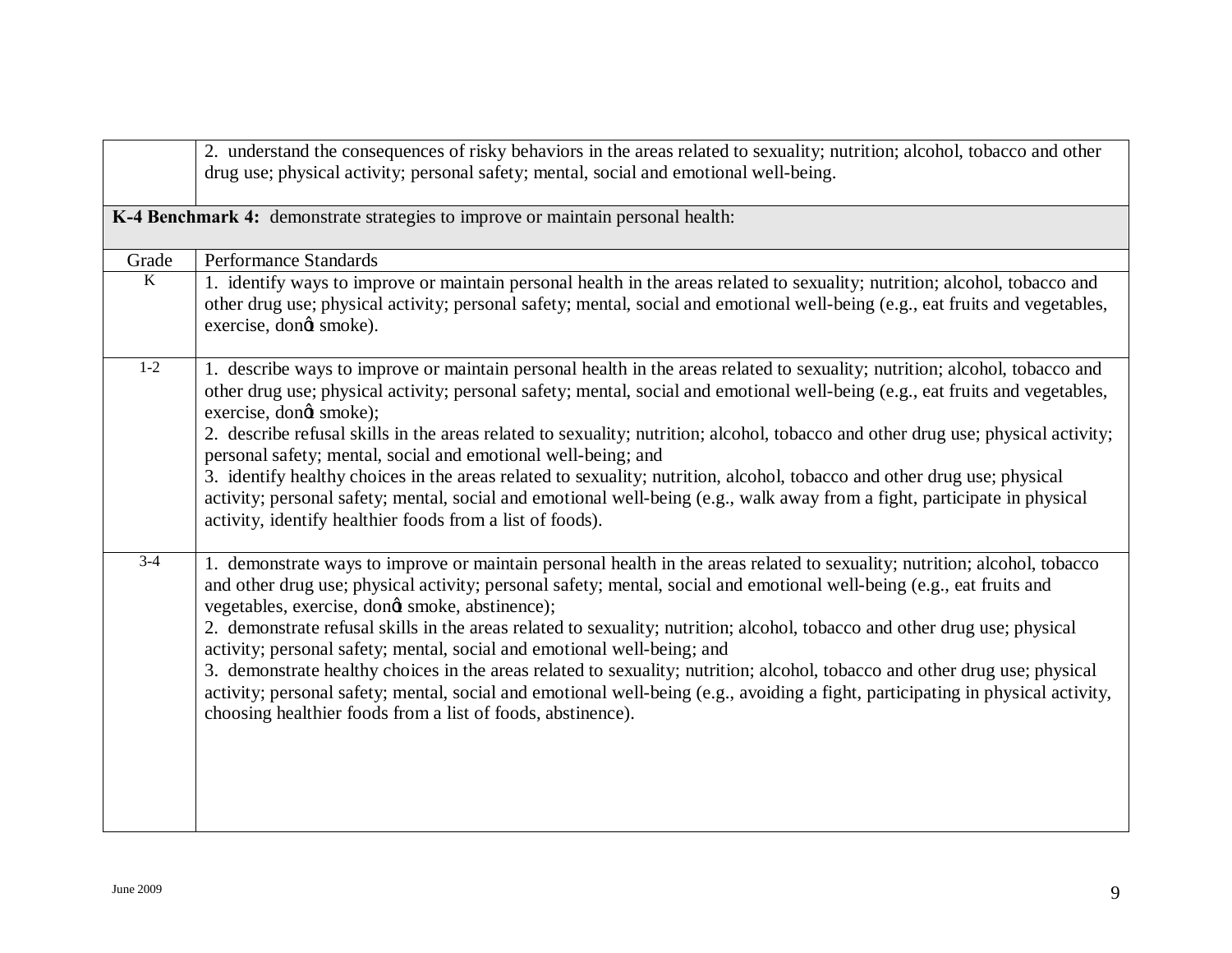| K-4 Benchmark 5: develop injury prevention and management strategies for personal health: |                                                                                                                               |
|-------------------------------------------------------------------------------------------|-------------------------------------------------------------------------------------------------------------------------------|
| Grade                                                                                     | <b>Performance Standards</b>                                                                                                  |
| $\bf K$                                                                                   | 1. identify substances that are unsafe to touch (e.g., blood, bleach, needles); and                                           |
|                                                                                           | 2. practice safety rules at home, in school and in the community.                                                             |
| $1 - 2$                                                                                   | 1. demonstrate refusal skills in the areas related to sexuality; nutrition; alcohol, tobacco and other drug use; physical     |
|                                                                                           | activity; personal safety; mental, social and emotional well-being; and                                                       |
|                                                                                           | 2. demonstrate safety rules at home, in school and in the community.                                                          |
| $3-4$                                                                                     | 1. identify when food is safe to eat (e.g., recognize expiration dates);                                                      |
|                                                                                           | 2. demonstrate refusal skills in the areas related to sexuality; nutrition; alcohol, tobacco and other drug use; physical     |
|                                                                                           | activity; personal safety; mental, social and emotional well-being; and                                                       |
|                                                                                           | 3. recognize and demonstrate safety rules at home, in school and in the community.                                            |
|                                                                                           | K-4 Benchmark 6: demonstrate ways to avoid and reduce threatening situations:                                                 |
| Grade                                                                                     | <b>Performance Standards</b>                                                                                                  |
| $\overline{K}$                                                                            | 1. list situations that may be dangerous; and                                                                                 |
|                                                                                           | 2. list trusted adults to go to when faced with a dangerous situation.                                                        |
| $1-2$                                                                                     | 1. identify trusted adults to go to when faced with a threatening situation.                                                  |
| $3-4$                                                                                     | 1. recognize when to ask for help in the areas related to sexuality; nutrition; alcohol, tobacco and other drug use; physical |
|                                                                                           | activity; personal safety; mental, social and emotional well-being;                                                           |
|                                                                                           | 2. recognize how peer pressure can lead to dangerous or risky situations; and                                                 |
|                                                                                           | 3. demonstrate conflict resolution skills.                                                                                    |
| K-4 Benchmark 7: apply skills to manage stress:                                           |                                                                                                                               |
| Grade                                                                                     | <b>Performance Standards</b>                                                                                                  |
| $\rm K$                                                                                   | 1. practice stress management skills (e.g., daily physical activity, singing, being read to).                                 |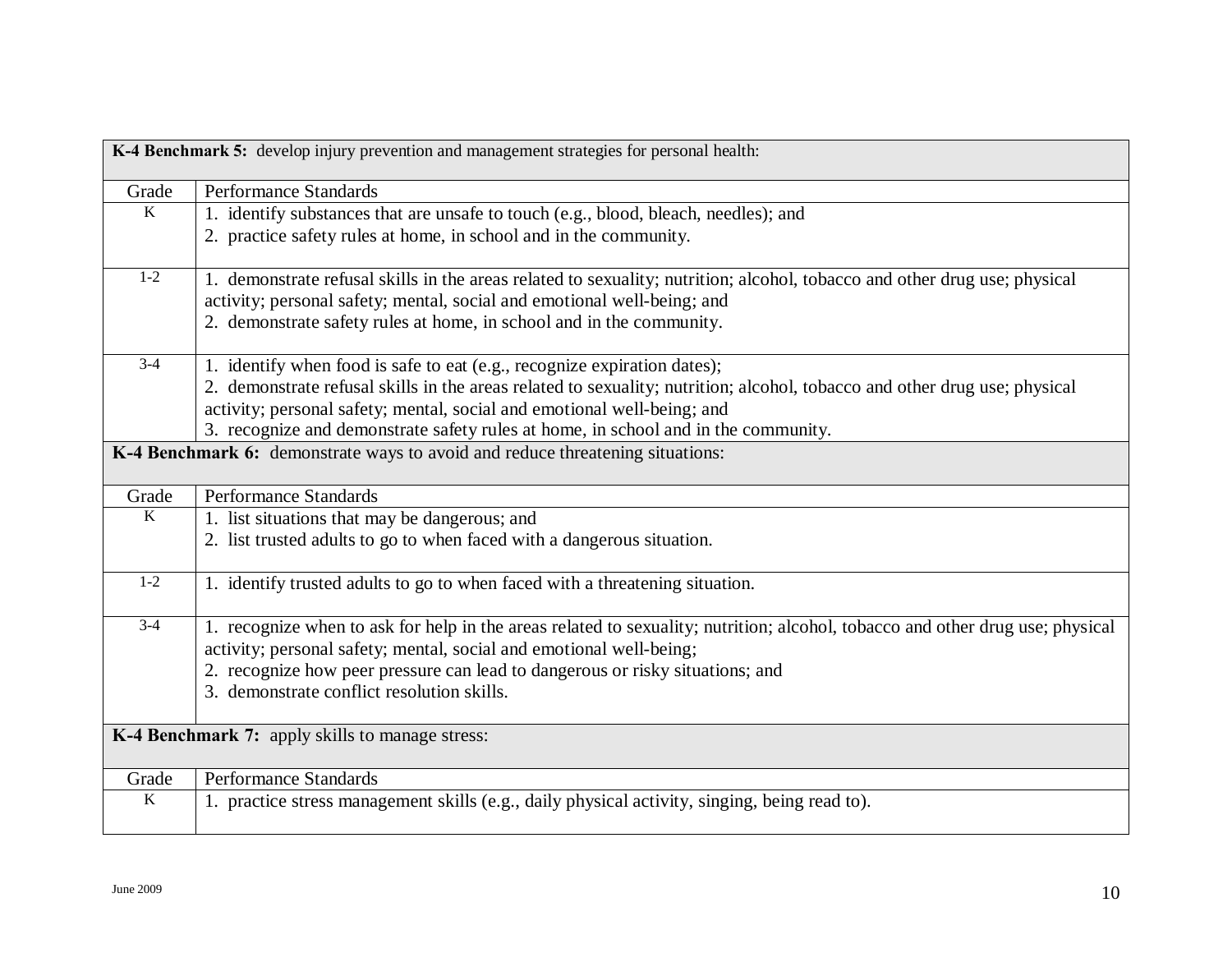| $1 - 2$ | 1. identify situations that cause stress and recognize that stress is not always negative (e.g., bullies, going to a birthday<br>party, reading out loud); and<br>2. list activities that help reduce stress (e.g., physical activity, reading). |
|---------|--------------------------------------------------------------------------------------------------------------------------------------------------------------------------------------------------------------------------------------------------|
| $3-4$   | 1. identify the body os reaction to stressful situations (e.g., fight or flight, increased heart rate); and<br>2. demonstrate stress management skills.                                                                                          |

#### **Content Standard 4: Students will analyze the influence of culture, media, technology and other factors on health. Students will:**

| <b>K-4 Benchmark 1:</b> describe how cultures within the local community influence personal health behaviors: |                                                                                                                                 |
|---------------------------------------------------------------------------------------------------------------|---------------------------------------------------------------------------------------------------------------------------------|
| Grade                                                                                                         | Performance Standards                                                                                                           |
| $\bf K$                                                                                                       | 1. list similarities and differences in cultures within the community; and                                                      |
|                                                                                                               | 2. list how the media and culture portray gender roles (e.g., pink=girls, blue=boys, short hair vs. long hair, different toys). |
| $1 - 2$                                                                                                       | 1. recognize similarities and differences in cultures within the community;                                                     |
|                                                                                                               | 2. recognize how the media and culture portray gender roles (e.g., pink=girls, blue=boys, short hair vs. long hair,             |
|                                                                                                               | different toys); and                                                                                                            |
|                                                                                                               | 3. identify how school and community values relate to health, safety and personal choices in the areas related to               |
|                                                                                                               | sexuality; nutrition; alcohol, tobacco and other drug use; physical activity; personal safety; mental, social and emotional     |
|                                                                                                               | well-being.                                                                                                                     |
|                                                                                                               |                                                                                                                                 |
| $3 - 4$                                                                                                       | 1. describe qualities of different cultures in the school and community, and how they contribute to health, safety and          |
|                                                                                                               | personal choices in the areas related to sexuality; nutrition; alcohol, tobacco and other drug use; physical activity; personal |
|                                                                                                               | safety; mental, social and emotional well-being; and                                                                            |
|                                                                                                               | 2. describe how the media and culture portray gender roles (e.g., pink=girls, blue=boys, short hair vs. long hair, different    |
|                                                                                                               | toys).                                                                                                                          |
|                                                                                                               |                                                                                                                                 |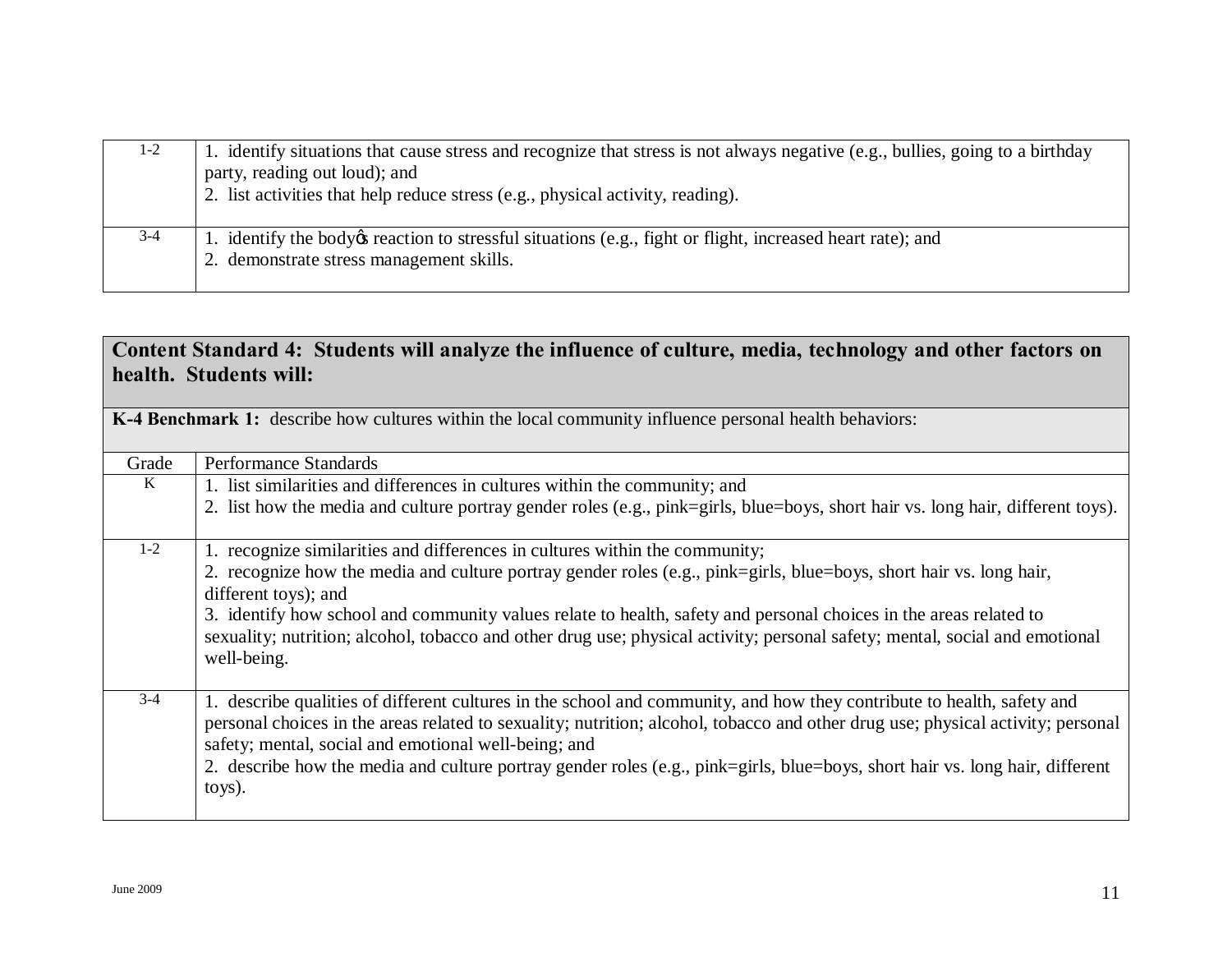| K-4 Benchmark 2: Explain how media influences thoughts, feelings and health behaviors: |                                                                                                                                                                                                                                          |
|----------------------------------------------------------------------------------------|------------------------------------------------------------------------------------------------------------------------------------------------------------------------------------------------------------------------------------------|
| Grade                                                                                  | <b>Performance Standards</b>                                                                                                                                                                                                             |
| K                                                                                      | 1. list different forms of media (e.g., television, newspaper, magazines, radio);                                                                                                                                                        |
|                                                                                        | 2. list the purposes for media (e.g., entertain, sell products, promote services);                                                                                                                                                       |
|                                                                                        | 3. understand that not all media messages are true; and                                                                                                                                                                                  |
|                                                                                        | 4. understand how media influences feelings and thoughts.                                                                                                                                                                                |
| $1-2$                                                                                  | 1. identify different forms of media (e.g., television, newspaper, magazines, radio);                                                                                                                                                    |
|                                                                                        | 2. identify the purposes for media (e.g., entertain, sell products, promote services);                                                                                                                                                   |
|                                                                                        | 3. understand that not all media messages are true; and                                                                                                                                                                                  |
|                                                                                        | 4. recognize how media influences feelings and thoughts.                                                                                                                                                                                 |
| $\overline{3} - 4$                                                                     | 1. describe the purposes for media (e.g., entertain, sell products, promote services);                                                                                                                                                   |
|                                                                                        | 2. identify how to determine if media messages are true; and                                                                                                                                                                             |
|                                                                                        | 3. recognize how media influences feelings, thoughts and health choices in the areas related to sexuality; nutrition;                                                                                                                    |
|                                                                                        | alcohol, tobacco and other drug use; physical activity; personal safety; mental, social and emotional well-being (e.g.,<br>abstain from sexual behavior, use drugs, be aggressive, eat healthy foods, participate in physical activity). |
| K-4 Benchmark 3: describe ways technology can influence personal health:               |                                                                                                                                                                                                                                          |
| Grade                                                                                  | <b>Performance Standards</b>                                                                                                                                                                                                             |
| K                                                                                      | 1. list different forms of technology (e.g., computers, video games, microwaves, cell phones);                                                                                                                                           |
|                                                                                        | 2. list the purposes for technology (e.g., convenience, entertainment, selling products, promoting services); and                                                                                                                        |
|                                                                                        | 3. understand that technology affects how we live.                                                                                                                                                                                       |
| $1-2$                                                                                  | 1. identify different forms of technology (e.g., computers, video games, microwaves, cell phones);                                                                                                                                       |
|                                                                                        | 2. identify the purposes for technology (e.g., convenience, entertainment, selling products, promoting services); and                                                                                                                    |
|                                                                                        | 3. understand that technology affects how we live.                                                                                                                                                                                       |
| $3-4$                                                                                  | 1. describe different forms of technology (e.g., computers, video games, microwaves, cell phones);                                                                                                                                       |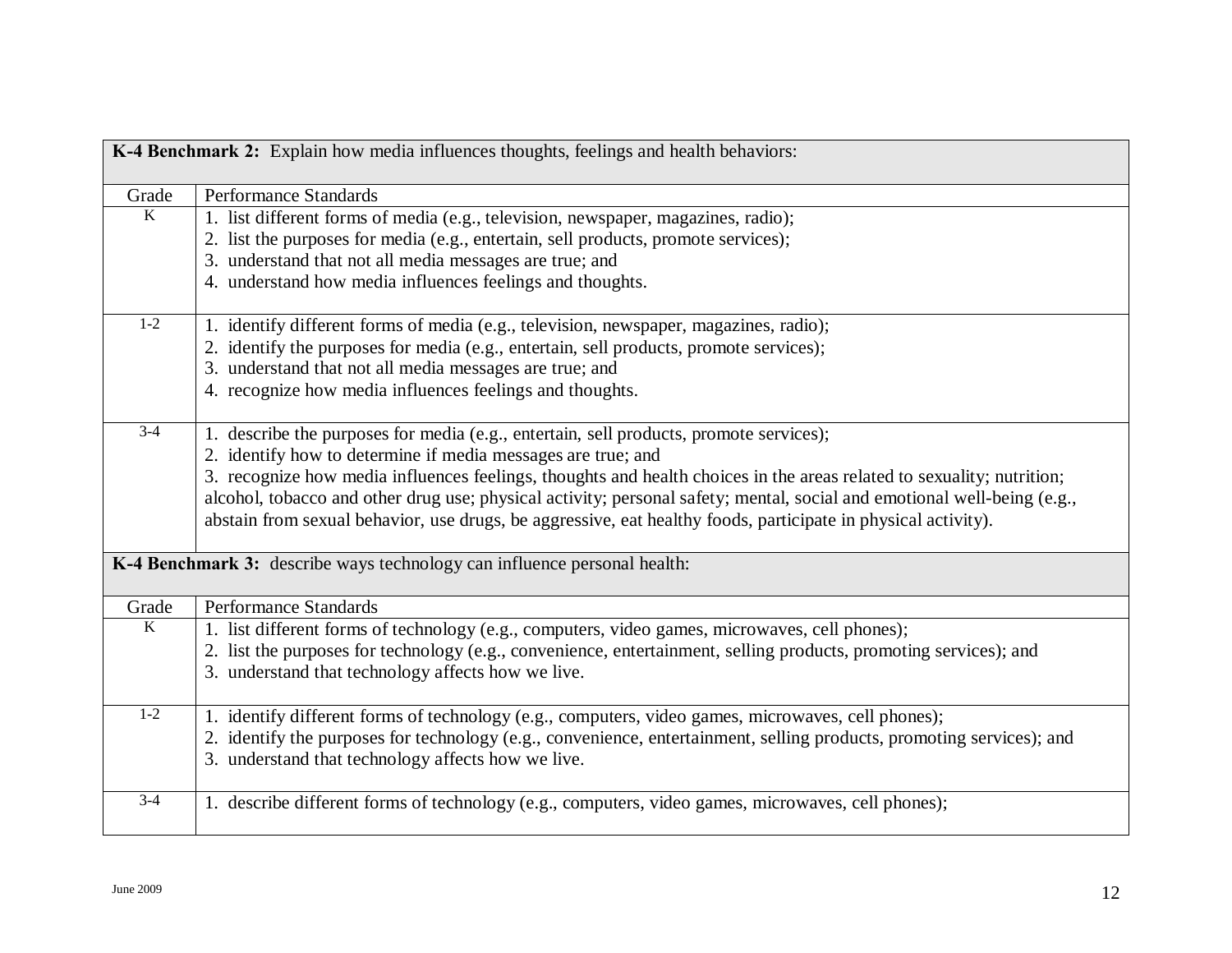|                                                                                    | 2. recognize the purposes for technology in the areas related to sexuality; nutrition; alcohol, tobacco and other drug use;<br>physical activity; personal safety; mental, social and emotional well-being (e.g., medical, conveniences, communication);<br>and<br>3. describe how technology affects how we live.                                                                                                                                                                                                                                                                                                                                                                                                                                                                                                   |
|------------------------------------------------------------------------------------|----------------------------------------------------------------------------------------------------------------------------------------------------------------------------------------------------------------------------------------------------------------------------------------------------------------------------------------------------------------------------------------------------------------------------------------------------------------------------------------------------------------------------------------------------------------------------------------------------------------------------------------------------------------------------------------------------------------------------------------------------------------------------------------------------------------------|
| K-4 Benchmark 4: explain how information from school and family influences health: |                                                                                                                                                                                                                                                                                                                                                                                                                                                                                                                                                                                                                                                                                                                                                                                                                      |
| Grade                                                                              | <b>Performance Standards</b>                                                                                                                                                                                                                                                                                                                                                                                                                                                                                                                                                                                                                                                                                                                                                                                         |
| $\bf K$                                                                            | 1. list health messages that families give in the areas related to sexuality; nutrition; alcohol, tobacco and other drug use;<br>physical activity; personal safety; mental, social and emotional well-being (e.g., what types of snacks you eat at home,<br>stranger danger, family activities).                                                                                                                                                                                                                                                                                                                                                                                                                                                                                                                    |
| $1 - 2$                                                                            | 1. recognize health messages that families give in the areas related to sexuality; nutrition; alcohol, tobacco and other drug<br>use; physical activity; personal safety; mental, social and emotional well-being (e.g., what types of snacks you eat at<br>home, stranger danger, family activities); and<br>2. list different types of families (e.g., two parents, single parents, extended families).                                                                                                                                                                                                                                                                                                                                                                                                            |
| $3 - 4$                                                                            | 1. describe health messages that families give in the areas related to sexuality; nutrition; alcohol, tobacco and other drug<br>use; physical activity; personal safety; mental, social and emotional well-being (e.g., what types of snacks you eat at<br>home, stranger danger, family activities);<br>2. describe different types of families and how the structure influences health in the areas related to sexuality; nutrition;<br>alcohol, tobacco and other drug use; physical activity; personal safety; mental, social and emotional well-being. (e.g.,<br>vegetarian vs. non-vegetarian, working parents and time for family activities and proper nutrition, smoking parents and<br>second-hand smoke); and<br>3. recognize that there are multiple messages about health, based on values and beliefs. |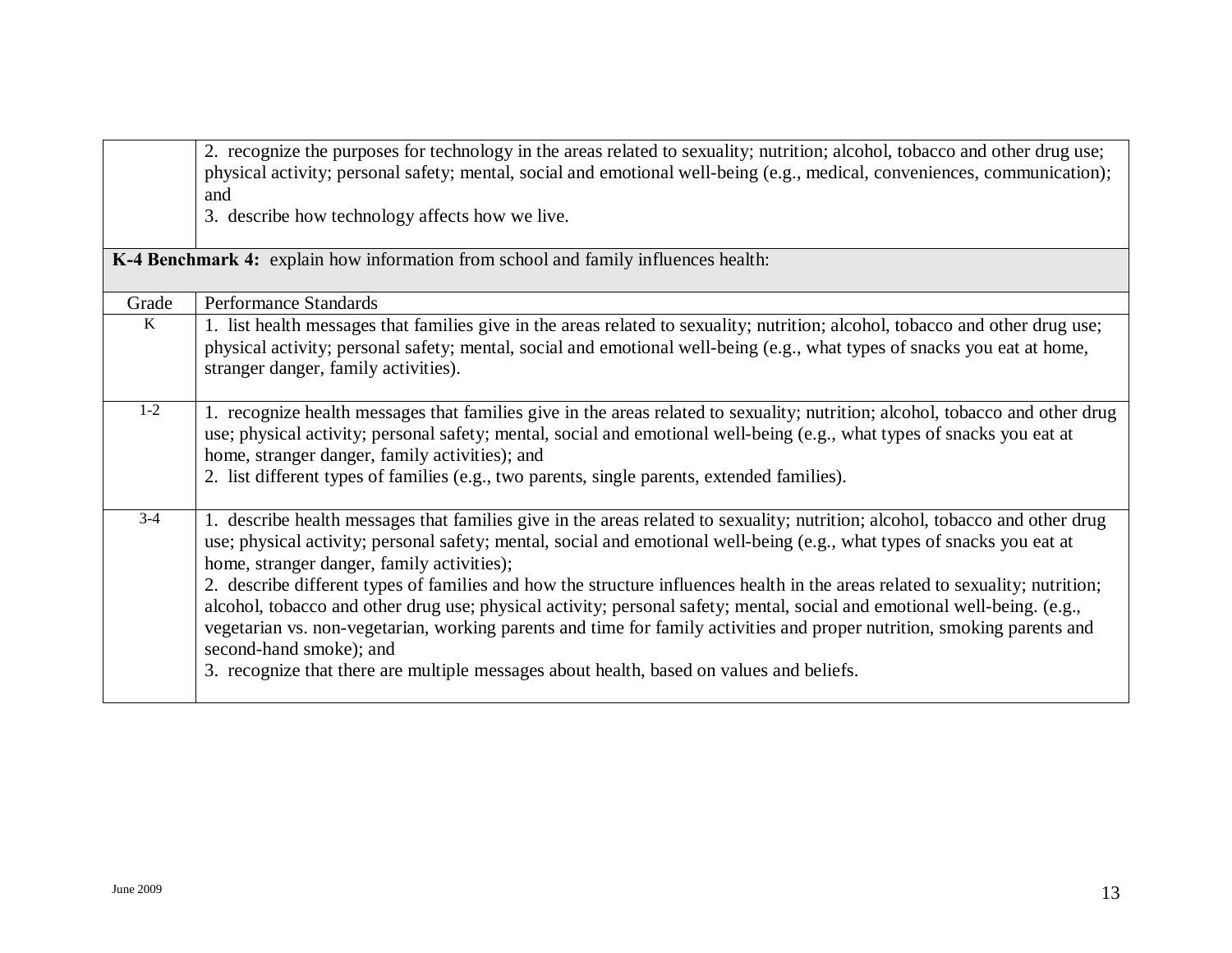| anaal a of "Diaachts" whi achibitisti ale the abhity to ase mitch personal community<br>enhance health. Students will: |                                                                                                                         |
|------------------------------------------------------------------------------------------------------------------------|-------------------------------------------------------------------------------------------------------------------------|
|                                                                                                                        | K-4 Benchmark 1: distinguish between verbal and non-verbal communication:                                               |
| Grade                                                                                                                  | <b>Performance Standards</b>                                                                                            |
| K                                                                                                                      | 1. describe the differences between verbal and non-verbal communication;                                                |
|                                                                                                                        | 2. understand that people communicate in different ways; and                                                            |
|                                                                                                                        | 3. recognize different feelings and the verbal and non-verbal forms of communication associated with them.              |
| $1 - 2$                                                                                                                | 1. identify the differences between verbal and non-verbal communication;                                                |
|                                                                                                                        | 2. describe how people communicate in different ways; and                                                               |
|                                                                                                                        | 3. recognize different feelings and the verbal and non-verbal forms of communication associated with them.              |
| $3-4$                                                                                                                  | 1. demonstrate the differences between verbal and non-verbal communication;                                             |
|                                                                                                                        | 2. demonstrate how people communicate in different ways; and                                                            |
|                                                                                                                        | 3. recognize and describe different feelings and the verbal and non-verbal forms of communication associated with them. |
|                                                                                                                        | K-4 Benchmark 2: describe characteristics needed to be a responsible friend and family member:                          |
| Grade                                                                                                                  | Performance Standards                                                                                                   |
| $\overline{K}$                                                                                                         | 1. list characteristics of behaviors that are healthy; and                                                              |
|                                                                                                                        | 2. identify actions to help friends make healthy decisions.                                                             |
| $1-2$                                                                                                                  | 1. list ways that a person can show responsibility for his/her own health behaviors.                                    |
| $3-4$                                                                                                                  | 1. explain the importance of assuming personal responsibility for health behaviors.                                     |
|                                                                                                                        |                                                                                                                         |

# **Content Standard 5: Students will demonstrate the ability to use interpersonal communication skills to**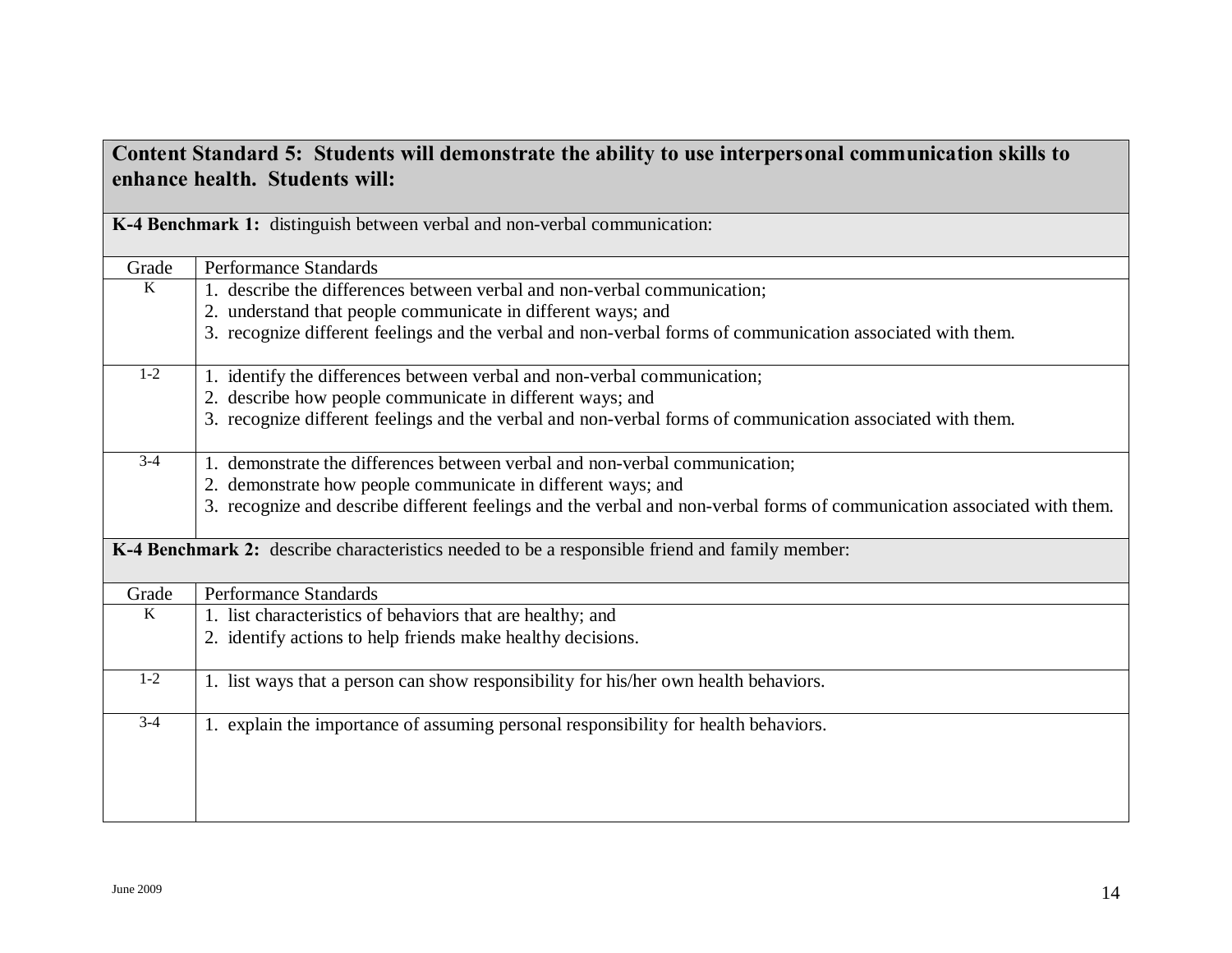| K-4 Benchmark 3: demonstrate positive ways to express needs, wants and feelings: |                                                                                                                                        |
|----------------------------------------------------------------------------------|----------------------------------------------------------------------------------------------------------------------------------------|
| Grade                                                                            | Performance Standards                                                                                                                  |
| K                                                                                | 1. identify feelings associated with different situations (e.g., conflict - frustration/satisfaction; birthday - happy/excited);       |
|                                                                                  | and                                                                                                                                    |
|                                                                                  | 2. identify how to express feelings in a positive way.                                                                                 |
| $1-2$                                                                            | 1. explain feelings associated with different situations (e.g., conflict - frustration/satisfaction; birthday - happy/excited);<br>and |
|                                                                                  | 2. explain how to express feelings in a positive way.                                                                                  |
| $3-4$                                                                            | 1. demonstrate feelings associated with different situations (e.g., conflict - frustration/satisfaction; birthday -<br>happy/excited); |
|                                                                                  | 2. demonstrate how to express feelings in a positive way; and                                                                          |
|                                                                                  | 3. demonstrate how to respond appropriately to other peopleøs needs, wants and feelings.                                               |
|                                                                                  | K-4 Benchmark 4: demonstrate ways to communicate care, consideration and respect of self and others:                                   |
| Grade                                                                            | <b>Performance Standards</b>                                                                                                           |
| $\overline{K}$                                                                   | 1. demonstrate the ability to use olo statements.                                                                                      |
| $1-2$                                                                            | 1. demonstrate the ability to appropriately use olo statements in communication.                                                       |
| $3-4$                                                                            | 1. identify respectful and caring acts of self and others; and                                                                         |
|                                                                                  | 2. demonstrate the ability to appropriately use $\delta$ is statements in communication.                                               |
|                                                                                  | K-4 Benchmark 5: demonstrate attentive listening skills to build and maintain health-enhancing relationships:                          |
| Grade                                                                            | Performance Standards                                                                                                                  |
| $\overline{K}$                                                                   | 1. understand the importance of letting people speak without interruption;                                                             |
|                                                                                  | 2. understand when it is appropriate to interrupt for health needs; and                                                                |
|                                                                                  | 3. recognize when someone is telling you to do something that is wrong.                                                                |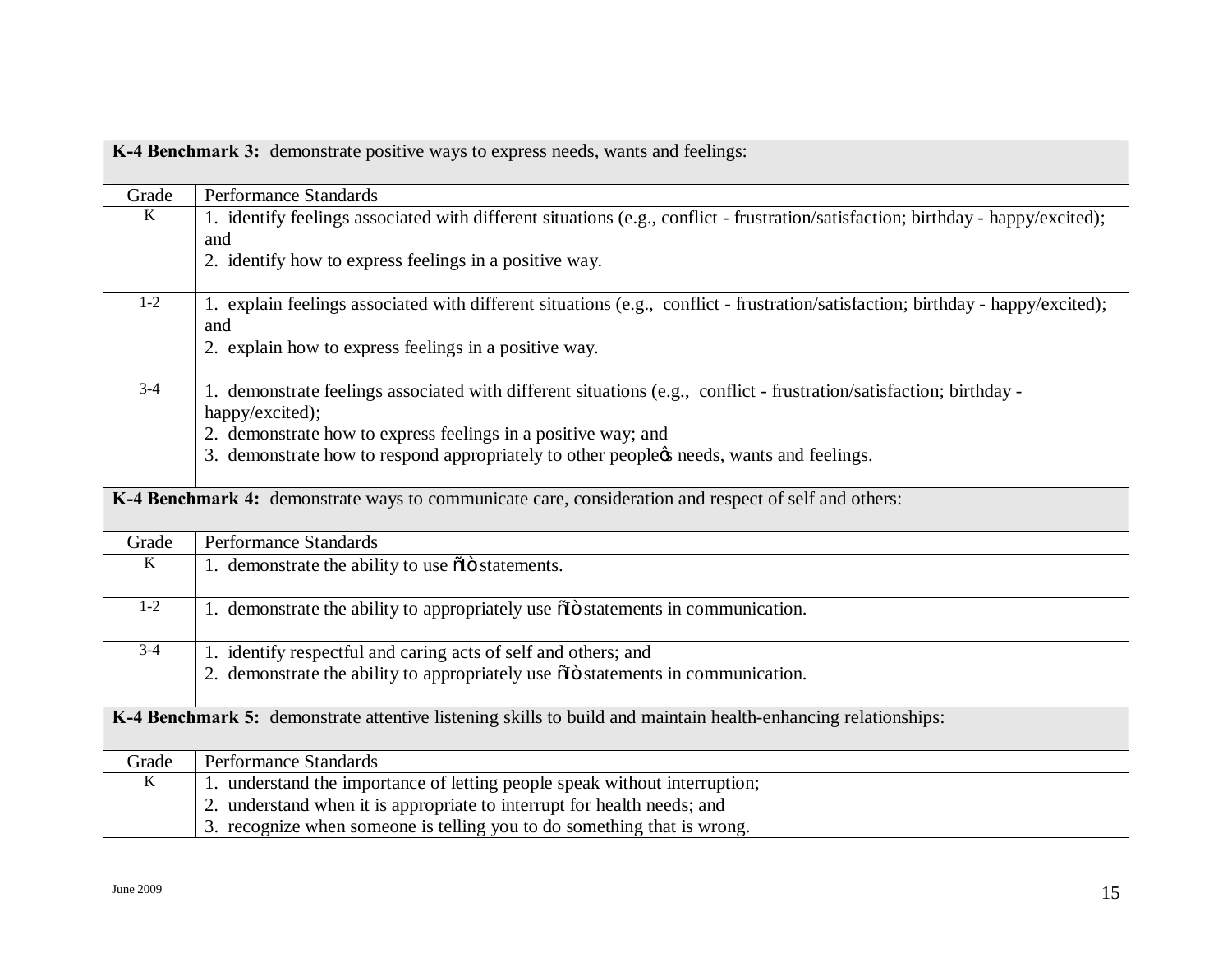| $1 - 2$        | 1. demonstrate listening skills as a tool to enhance relationships;                                                              |
|----------------|----------------------------------------------------------------------------------------------------------------------------------|
|                | 2. describe when it is appropriate to interrupt for health needs; and                                                            |
|                | 3. recognize when someone is telling you to do something that is wrong.                                                          |
|                |                                                                                                                                  |
| $3-4$          | 1. describe and demonstrate listening skills as a tool to enhance relationships;                                                 |
|                | 2. demonstrate when it is appropriate to interrupt for health needs; and                                                         |
|                | 3. recognize when someone is telling you to do something that is wrong.                                                          |
|                |                                                                                                                                  |
|                | K-4 Benchmark 6: demonstrate refusal skills and explain why they are important to enhance health:                                |
|                |                                                                                                                                  |
| Grade          | Performance Standards                                                                                                            |
| $\overline{K}$ | 1. identify refusal skills in the areas related to sexuality (e.g., good touch/bad touch); nutrition; alcohol, tobacco and other |
|                | drug use; physical activity; personal safety; mental, social and emotional well-being.                                           |
|                |                                                                                                                                  |
| $1-2$          | 1. explain refusal skills in the areas related to sexuality (e.g., good touch/bad touch); nutrition; alcohol, tobacco and other  |
|                | drug use; physical activity; personal safety; mental, social and emotional well-being.                                           |
|                |                                                                                                                                  |
| $3-4$          | 1. demonstrate refusal skills in the areas related to sexuality (e.g., good touch/bad touch); nutrition; alcohol, tobacco and    |
|                | other drug use; physical activity; personal safety; mental, social and emotional well-being.                                     |
|                |                                                                                                                                  |
|                | K-4 Benchmark 7: differentiate between negative and positive behaviors used in conflict situations:                              |
|                |                                                                                                                                  |
| Grade          | Performance Standards                                                                                                            |
| K              | 1. list the differences between negative and positive behaviors; and                                                             |
|                | 2. list situations that cause conflict.                                                                                          |
|                |                                                                                                                                  |
| $1-2$          | 1. identify common conflict situations that occur among friends, family members and others;                                      |
|                | 2. describe possible causes of conflict; and                                                                                     |
|                | 3. explain the differences between negative and positive behaviors used in conflict situations.                                  |
|                |                                                                                                                                  |
| $3-4$          | 1. demonstrate conflict mediation and conflict resolution skills.                                                                |
|                |                                                                                                                                  |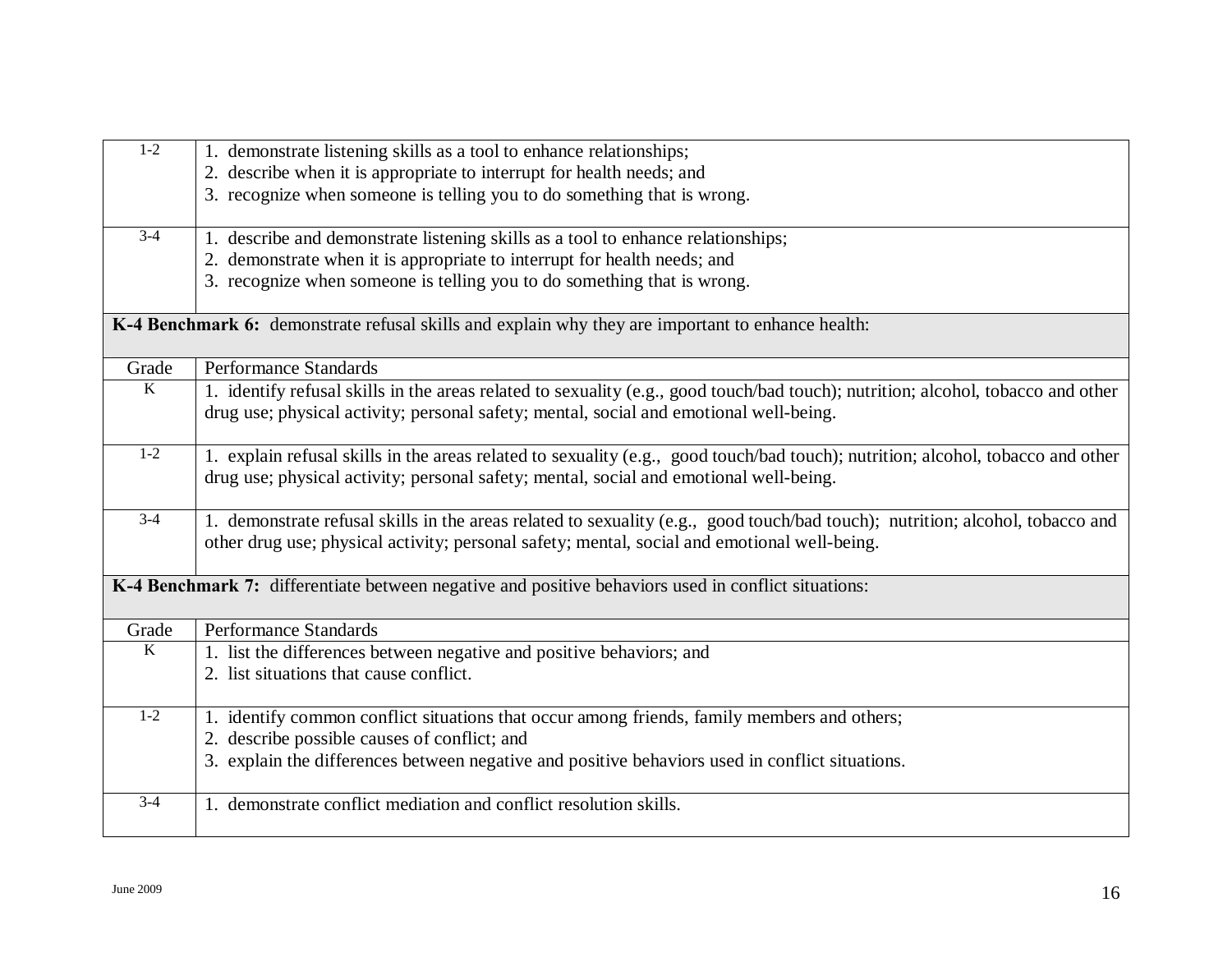| K-4 Benchmark 8: demonstrate non-violent strategies to resolve conflicts: |                                                                                                                                                           |
|---------------------------------------------------------------------------|-----------------------------------------------------------------------------------------------------------------------------------------------------------|
| Grade                                                                     | Performance Standards                                                                                                                                     |
| K                                                                         | 1. list non-violent strategies to resolve conflict;                                                                                                       |
|                                                                           | 2. list situations that cause conflict;                                                                                                                   |
| $1 - 2$                                                                   | 3. identify common conflict situations that occur among friends, family members and others; and<br>4. explain non-violent strategies to resolve conflict. |
| $3 - 4$                                                                   | 1. demonstrate conflict mediation and conflict resolution skills.                                                                                         |

| Content Standard 6: Students will demonstrate the ability to use goal-setting and decision-making skills to |
|-------------------------------------------------------------------------------------------------------------|
| enhance health. Students will:                                                                              |

| Grade                                                                                                            | Performance Standards                                                                                                       |
|------------------------------------------------------------------------------------------------------------------|-----------------------------------------------------------------------------------------------------------------------------|
| K                                                                                                                | 1. list steps in the decision-making process.                                                                               |
|                                                                                                                  |                                                                                                                             |
| $1-2$                                                                                                            | 1. identify actions to make healthy decisions in the areas related to sexuality (e.g., good touch/bad touch); nutrition;    |
|                                                                                                                  | alcohol, tobacco and other drug use; physical activity; personal safety; mental, social and emotional well-being.           |
|                                                                                                                  |                                                                                                                             |
| $3-4$                                                                                                            | 1. demonstrate actions to make healthy decisions in the areas related to sexuality (e.g., good touch/bad touch); nutrition; |
|                                                                                                                  | alcohol, tobacco and other drug use; physical activity; personal safety; mental, social and emotional well-being.           |
| K-4 Benchmark 2: explain when to ask for assistance in making health-related decisions and setting health goals: |                                                                                                                             |
|                                                                                                                  |                                                                                                                             |
| Grade                                                                                                            | <b>Performance Standards</b>                                                                                                |
| K                                                                                                                | list examples of when it is appropriate to ask for help in making health-related decisions (e.g., when you are lost, when   |
|                                                                                                                  | being bullied);                                                                                                             |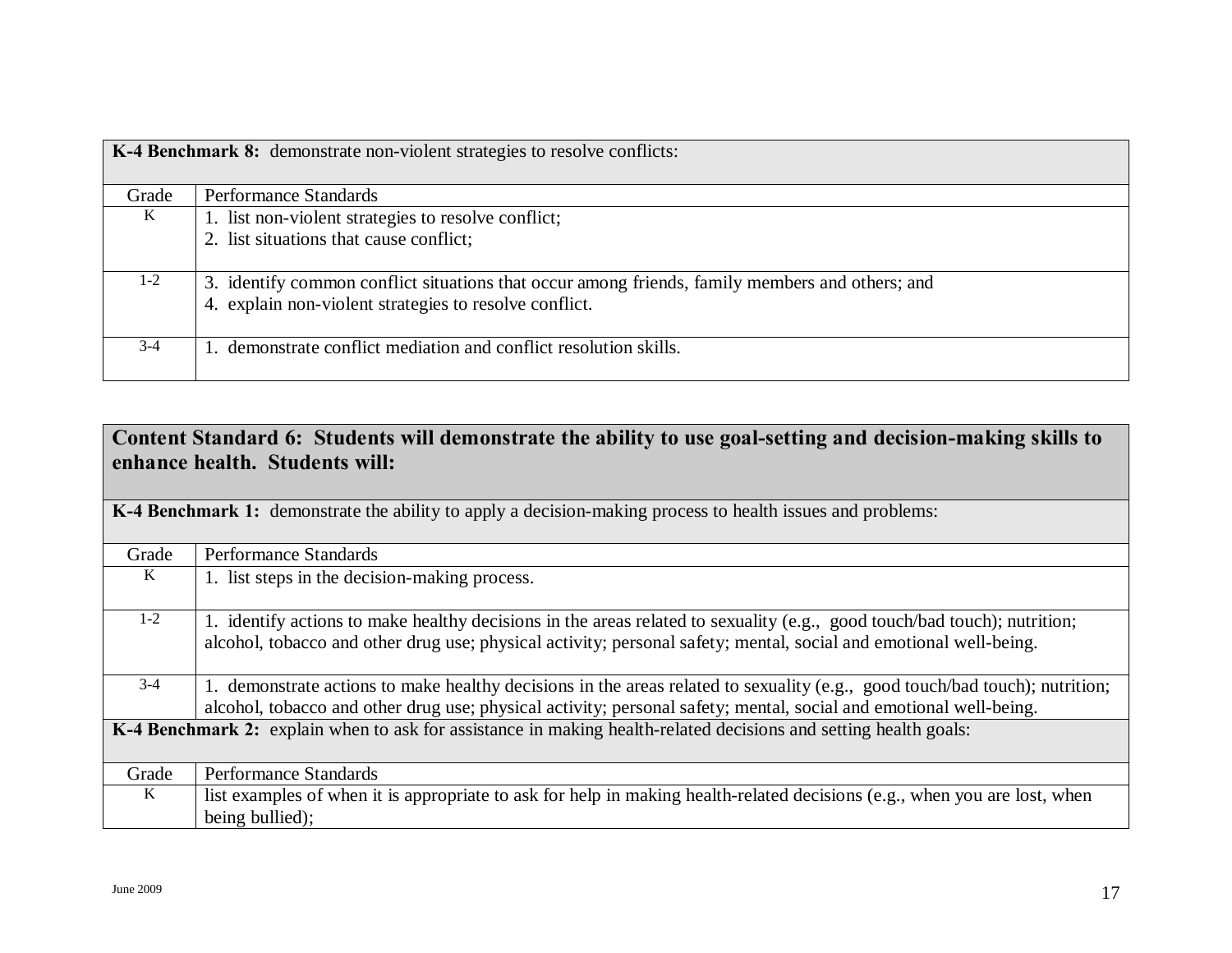| $1-2$          | identify when it is appropriate to ask for help in making health-related decisions (e.g., when you are lost, when being<br>bullied).                                                                                                                                                                                                               |
|----------------|----------------------------------------------------------------------------------------------------------------------------------------------------------------------------------------------------------------------------------------------------------------------------------------------------------------------------------------------------|
| $3-4$          | 1. explain when it is appropriate to ask for help in making health-related decisions (e.g., when you are lost, when being<br>bullied); and<br>2. set health-related goals (e.g., wear seat belts, be active every day, wash hands).                                                                                                                |
|                | K-4 Benchmark 3: predict outcomes of positive health decisions:                                                                                                                                                                                                                                                                                    |
| Grade          | <b>Performance Standards</b>                                                                                                                                                                                                                                                                                                                       |
| $\overline{K}$ | 1. list consequences of actions (e.g., wearing a seat belt will help avoid injuries if in a car accident).                                                                                                                                                                                                                                         |
| $1-2$          | 1. describe how decisions affect health in the areas related to sexuality; nutrition; alcohol, tobacco and other drug use;<br>physical activity; personal safety; mental, social and emotional well-being (e.g., eating right and exercising leads to<br>healthy development).                                                                     |
| $3-4$          | 1. describe how decisions affect health in the areas related to sexuality; nutrition; alcohol, tobacco and other drug use;<br>physical activity; personal safety; mental, social and emotional well-being (e.g., saying no to sex prevents pregnancy and<br>sexually transmitted infections, saying no to drugs positively affects your thinking). |
|                | K-4 Benchmark 4: set a personal health goal and track progress toward achievement:                                                                                                                                                                                                                                                                 |
| Grade          | Performance Standards                                                                                                                                                                                                                                                                                                                              |
| $\overline{K}$ | 1. list what personal health goals are appropriate for your age (e.g., wash hands, wear seat belts).                                                                                                                                                                                                                                               |
| $1-2$          | 1. identify a personal health goal in one of the areas related to sexuality; nutrition; alcohol, tobacco and other drug use;<br>physical activity; personal safety; mental, social and emotional well-being.                                                                                                                                       |
| $3-4$          | 1. identify and track progress of a personal health goal in one of the areas related to sexuality; nutrition; alcohol, tobacco<br>and other drug use; physical activity; personal safety; mental, social and emotional well-being.                                                                                                                 |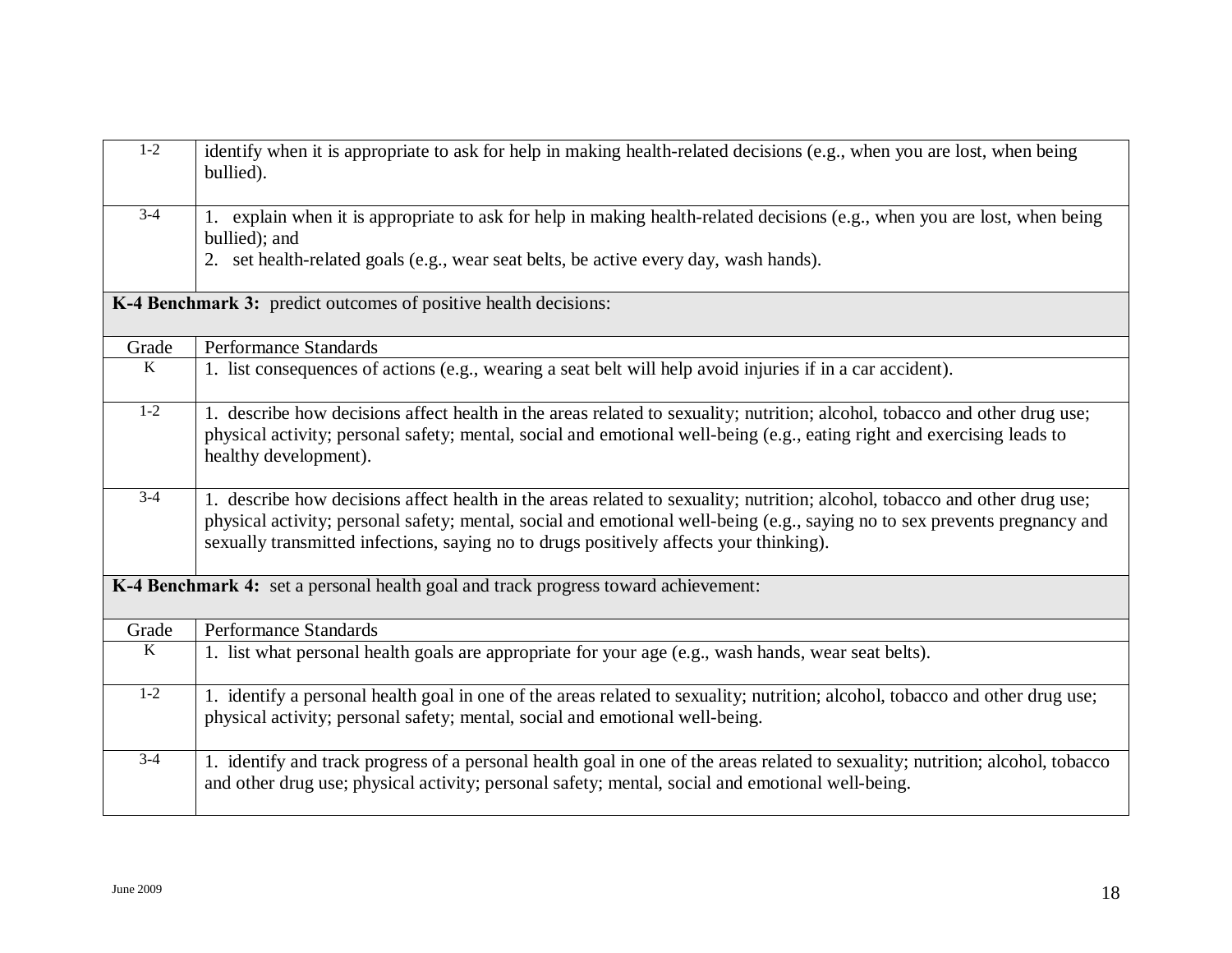| Content standard 7: Students will demonstrate the ability to advocate for personal, family, peer and<br>community health. Students will: |                                                                                                                                                                                                                             |  |
|------------------------------------------------------------------------------------------------------------------------------------------|-----------------------------------------------------------------------------------------------------------------------------------------------------------------------------------------------------------------------------|--|
| K-4 Benchmark 1: describe a variety of methods to convey accurate health information and ideas:                                          |                                                                                                                                                                                                                             |  |
| Grade                                                                                                                                    | <b>Performance Standards</b>                                                                                                                                                                                                |  |
| $\overline{K}$                                                                                                                           | 1. list ways to convey accurate health information and ideas (e.g., storytelling, talking to a health professional).                                                                                                        |  |
| $1-2$                                                                                                                                    | 1. recognize methods to convey accurate health information and ideas.                                                                                                                                                       |  |
| $3-4$                                                                                                                                    | 1. describe how to communicate with others about making healthy choices.                                                                                                                                                    |  |
| K-4 Benchmark 2: express information and opinions about health issues:                                                                   |                                                                                                                                                                                                                             |  |
| Grade                                                                                                                                    | <b>Performance Standards</b>                                                                                                                                                                                                |  |
| $\overline{K}$                                                                                                                           | 1. be able to express feelings to others (e.g., when they are sick, feel unsafe).                                                                                                                                           |  |
| $1 - 2$                                                                                                                                  | 1. discuss when it is appropriate to express opinions about health issues.                                                                                                                                                  |  |
| $3-4$                                                                                                                                    | 1. describe information and opinions about health issues in the areas related to sexuality; nutrition; alcohol, tobacco and<br>other drug use; physical activity; personal safety; mental, social and emotional well-being. |  |
| K-4 Benchmark 3: identify community agencies/resources that advocate for healthy individuals, families, peers and communities:           |                                                                                                                                                                                                                             |  |
| Grade                                                                                                                                    | <b>Performance Standards</b>                                                                                                                                                                                                |  |
| $\overline{K}$                                                                                                                           | 1. identify appropriate adults to go to for health issues (e.g., who is a safe adult to go to when you are being bullied).                                                                                                  |  |
| $1-2$                                                                                                                                    | 1. list places and people in the school and community you can go to for health information (e.g., school nurse, doctorøs<br>office).                                                                                        |  |
| $3-4$                                                                                                                                    | 1. list places, resources and people in the school and community you can go to for health information (e.g., school nurse,<br>doctorøs office, books).                                                                      |  |